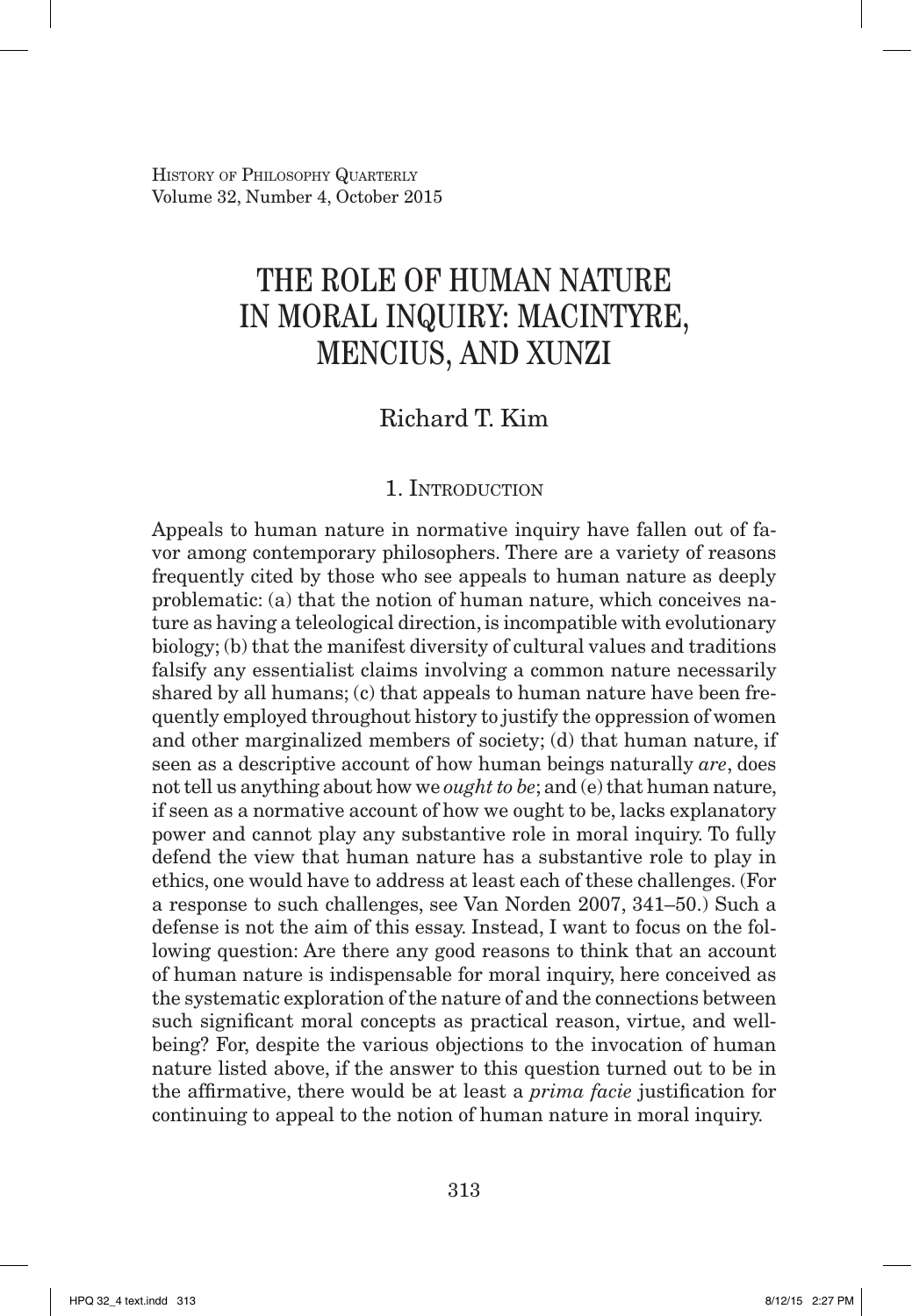I will argue that by examining the work of Alasdair MacIntyre in light of the disagreement about human nature between two ancient Chinese philosophers, Mencius and Xunzi, we can articulate at least one important reason for thinking that the notion of human nature has a significant role to play in moral inquiry, namely, its vital connection to theories of moral development and, hence, for the understanding of virtue. Of course, this argument will go through only if moral inquiry requires an account of virtue—those traits of character that dispose us to feel, judge, and act well—a claim that certain moral philosophers, including some consequentialists or Kantians, may deny. But in recent years, motivated in part by the pressure to provide normative theories grounded in an adequate philosophical psychology, both consequentialists and Kantians have started taking the notions of character and virtue seriously, working to accommodate them within their own normative frameworks.<sup>1</sup> So while there may be some philosophers who find themselves unmoved by the central argument of this essay, it should still be of interest to anyone who takes virtue and moral development as important features of a complete normative theory, a group that I believe is large enough to warrant this project.<sup>2</sup>

In the next section, I will discuss MacIntyre's views concerning human nature, focusing on the way that his position has shifted during the course of his scholarly career. As we will see, MacIntyre revised his beliefs about the proper relationship between human nature and ethics. But while MacIntyre makes some suggestive remarks about the reasons for revising his position, he does not offer a fully developed explanation. The central task of the latter sections will be to fill in the details of MacIntyre's eventual acceptance of the view that an account of virtue and human flourishing must be grounded in facts about human nature by exploring two contested accounts of human nature expounded by Mencius and Xunzi.

Before proceeding, it is worth pointing out that I am working on the assumption that all three thinkers possess a shared notion of "human nature," which we may roughly characterize as those fundamental inclinations and dispositions that, under a normal environment, develop in us spontaneously rather than through external imposition. This claim has been denied by some recent scholars.<sup>3</sup> While a full exploration of this issue cannot be undertaken here, I would argue that given the widespread translation and understanding of *xing* (性) as "nature" by prominent sinologists and scholars of Chinese philosophy, my assumption that both Mencius and Xunzi do offer accounts of human nature is adequately justified.4 Moreover, as Schwitzgebel (2007) has argued, both Mencius and Xunzi seem to have a clear disagreement about whether morality is something that arises *naturally* or is imposed on human be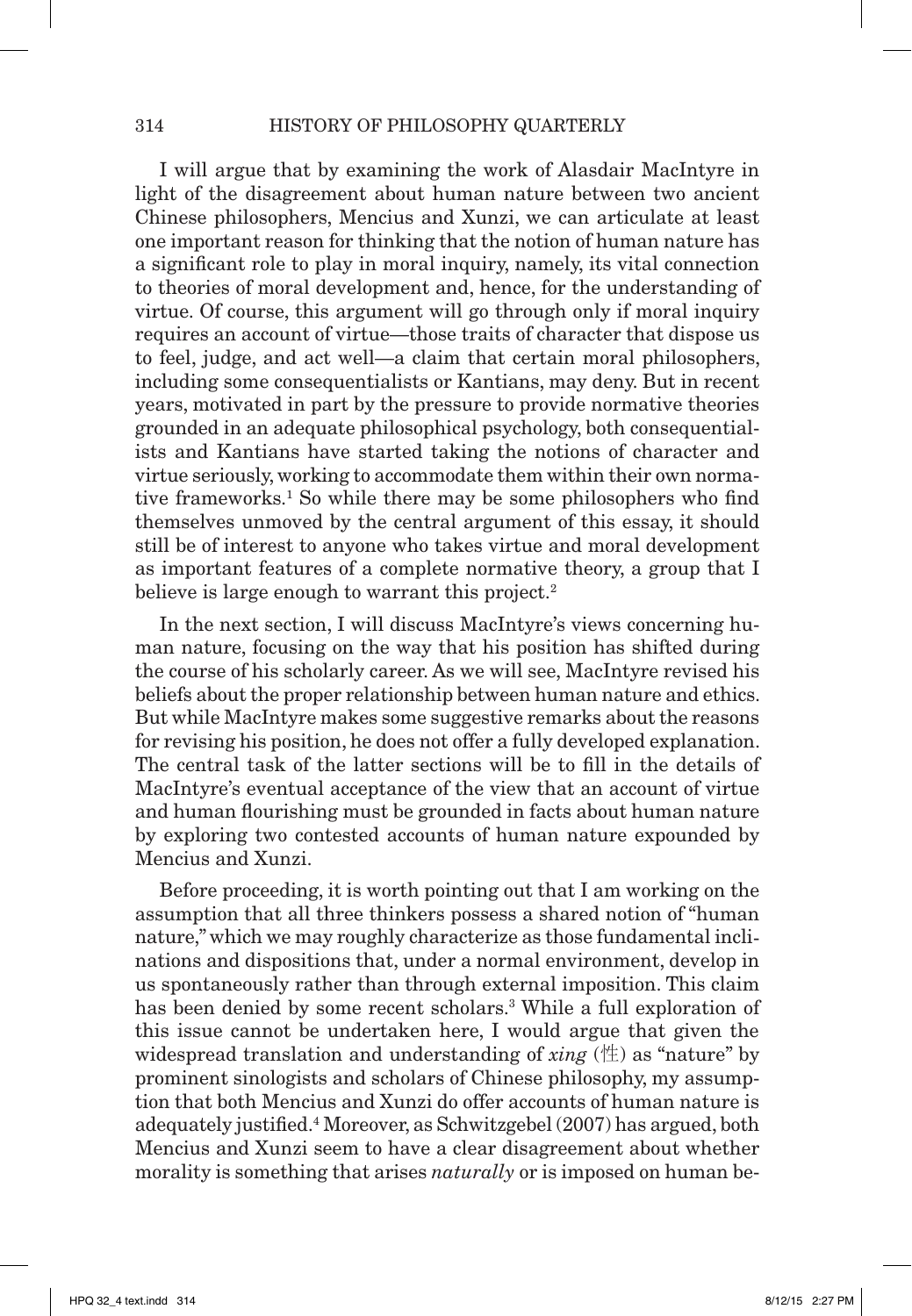ings through artifice—a disagreement that is rooted in issues pertaining to human nature, as we will see more clearly in due course.

## 2. MacIntyre on Human Nature

In his seminal work *After Virtue*, Alasdair MacIntyre argues that the "Enlightenment Project" of modernity for establishing a foundation for ethics has failed. According to MacIntyre, this project, taken up by a litany of brilliant minds including David Hume, Immanuel Kant, and Søren Kierkegaard, was bound to fail because the project aimed to justify morality by using a classical moral framework adopted from ancient Greek and medieval traditions while at the same time rejecting certain essential components of that framework, most importantly, its teleological foundation. As MacIntyre describes the classical view, "The moral scheme which forms the historical background to their thought had, as we have seen, a structure which required three elements: untutored human nature, man-as he could-be-if-he-realized-his-*telos* and the moral precepts which enable him to pass from one state to the other" (2007, 54).

On this classical moral scheme, the moral precepts and virtues are given their point in the achievement of a distinctive human *telos*, the good or flourishing human life. The justification of morality, therefore, was based on morality's teleological function, and the human *telos* was determined, on the Aristotelian version of this scheme, by the nature of human beings. This framework presupposed Aristotle's metaphysical biology in which all living entities possess a specific nature that determines their proper ends. But since the Enlightenment thinkers rejected that teleological conception of nature, they looked to find an alternative way to justify the moral precepts and virtues without any appeal to teleology, an impossible task in MacIntyre's view.

But despite MacIntyre's account of the Enlightenment thinkers as engaging in a hopeless enterprise, he agreed with them in their rejection of Aristotle's substantive understanding of nature. The main task of his positive project in *After Virtue* was, therefore, to reconstruct an Aristotelian account of the virtues as ordered toward a proper human *telos* by drawing on the concepts of practice, tradition, and the narrative unity of a life, without relying on Aristotle's metaphysical conception of human nature. Here MacIntyre's view was not that an account of human nature has no role whatsoever to play in moral inquiry, since he allows that understanding human nature can be important for instrumental reasons, for example, in figuring out the best way to get human beings to act virtuously. The point is that human nature does not bear any normative content; it does not in any way determine our proper end as human beings. Both the human *telos* and, therefore, the virtues, need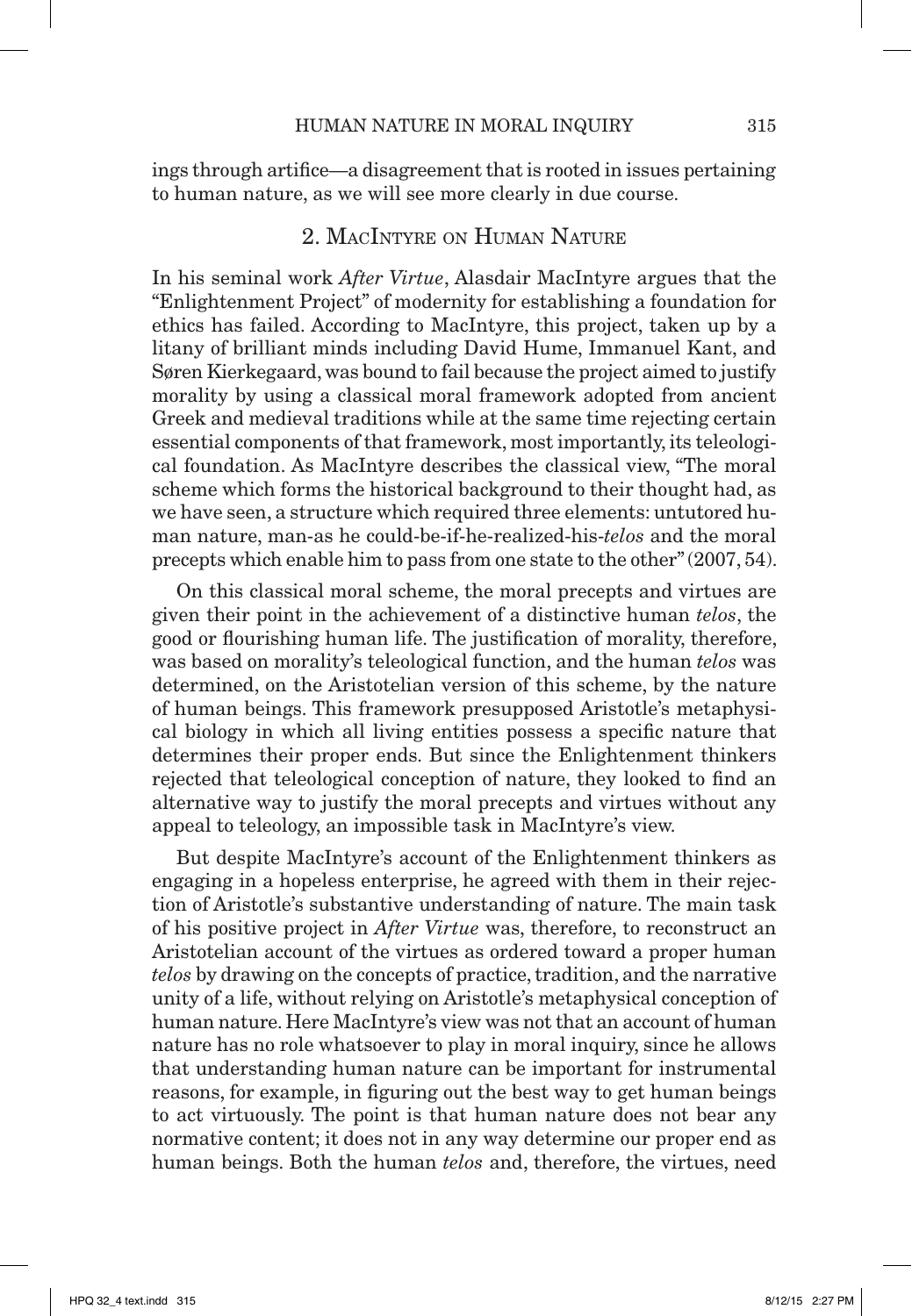to be understood in terms of social practices, traditions, and community, rather than by an appeal to human nature.<sup>5</sup> Instead of an Aristotelian metaphysical-cum-biological teleology, what we get from MacIntyre's positive view in *After Virtue* is a socially constructed teleology.

In his later works, however, most notably in *Dependent Rational Animals* (1999), MacIntyre retracts his earlier position and comes to embrace the view that some conception of human nature as end-directed is necessary for any successful account of the virtues. Although MacIntyre never gives a detailed account of this shift, he gives us some clues in the following remarks in the preface for the third edition of *After Virtue*:

In *After Virtue* I had tried to present the case for a broadly Aristotelian account of the virtues without making use of or appeal to what I called Aristotle's metaphysical biology. And I was of course right in rejecting most of that biology. But I had now learned from Aquinas that my attempt to provide an account of the human good purely in social terms, in terms of practices, traditions, and the narrative unity of human lives, was bound to be inadequate until I had provided it with a metaphysical grounding. It is only because human beings have an end toward which they are directed by reason of their specific nature, that practices, traditions, and the like are able to function as they do. (2007, x**–**xi)

While maintaining his earlier rejection of Aristotle's metaphysical biology, MacIntyre now affirms the indispensability of an appeal to a teleologically directed understanding of human nature for providing an adequate explanation for how it is that virtues, practices, and tradition merge together to constitute human flourishing; it is only because human nature is directed toward a particular end that virtues, practices, and traditions are necessary for achieving the human good. What we need is an understanding of human nature that furnishes us with normative content. In *Dependent Rational Animals*, he also makes a similar, although slightly different, point:

[N]o account of the goods, rules and virtues that are definitive of our moral life can be adequate that does not explain—or at least point us towards an explanation—how that form of life is possible for beings who are biologically constituted as we are, by providing us with an account of our development towards and into that form of life. That development has as its starting point our initial animal condition.  $(1999, x)$ 

The main point again seems to be that a fully satisfying account of the place of virtues and goods in a good human life must also be connected to a conception of human nature that can explain how, given our biological constitution, we can realize the virtues and goods necessary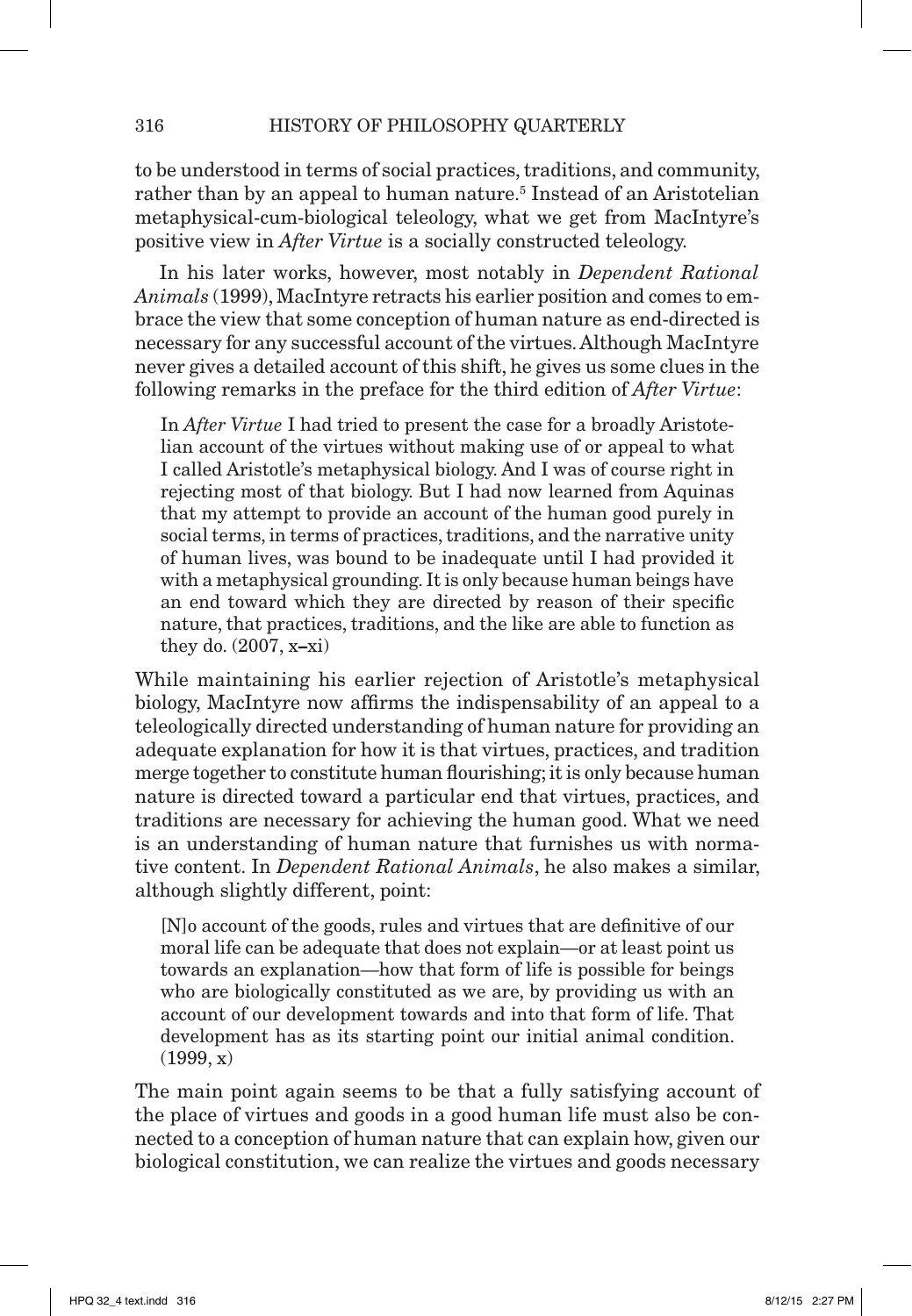for flourishing. What is given more emphasis in this passage is that human nature needs to provide an intelligible story of the developmental process by which we move from our "initial animal condition" to the state of virtue.

These two passages make two different, albeit closely related, points. The main claim from the preface of *After Virtue* can be formulated as follows:

(1) Any substantive account of the virtues and human flourishing must presuppose some conception of human nature as teleologically directed.

In *Dependent Rational Animals*, however, MacIntyre's central claim appears to be the following:

(2) Any plausible account of virtue must include an account of moral development that is anchored in biological facts about human nature.

As I see it, (2) expands upon (1) by showing just why an account of virtue requires an account of human nature, namely, because a plausible account of virtue must include an adequate picture of moral development that is anchored in our biological nature or, as MacIntyre characterizes it, "our initial animal condition." The focus of the rest of this essay will be on (2): the connection between human nature and moral development. To clarify and support (2), I will turn to a disagreement about human nature between two ancient Chinese philosophers, Mencius and Xunzi. A close examination of their disagreement will illuminate why an appeal to human nature is indispensable for a proper understanding of moral development and, hence, moral inquiry.

3. Disputation on Human Nature: Mencius and Xunzi

Mencius and Xunzi were two ancient Chinese philosophers who lived during the Warring States Period (403–221 CE), a time marked by considerable suffering and violence. Both thinkers believed that the key to bringing peace and order to society was implementing those ethical values contained in the moral teachings of Confucius, such as benevolence (*ren*  $\Box$ ) and filial piety (*xiao*  $\ddot{\Xi}$ ). Although, in a number of ways, Mencius and Xunzi shared a Confucian moral vision—especially regarding the ethically ideal person and the kind of society that would best achieve the common good—historically, the two thinkers have been more often contrasted with one another for their conflicting views about human nature, with Mencius claiming that "human nature is good" and Xunzi claiming that "human nature is bad." But, as I hope will become clear, the disagreement is much more nuanced than these two simple slogans suggest.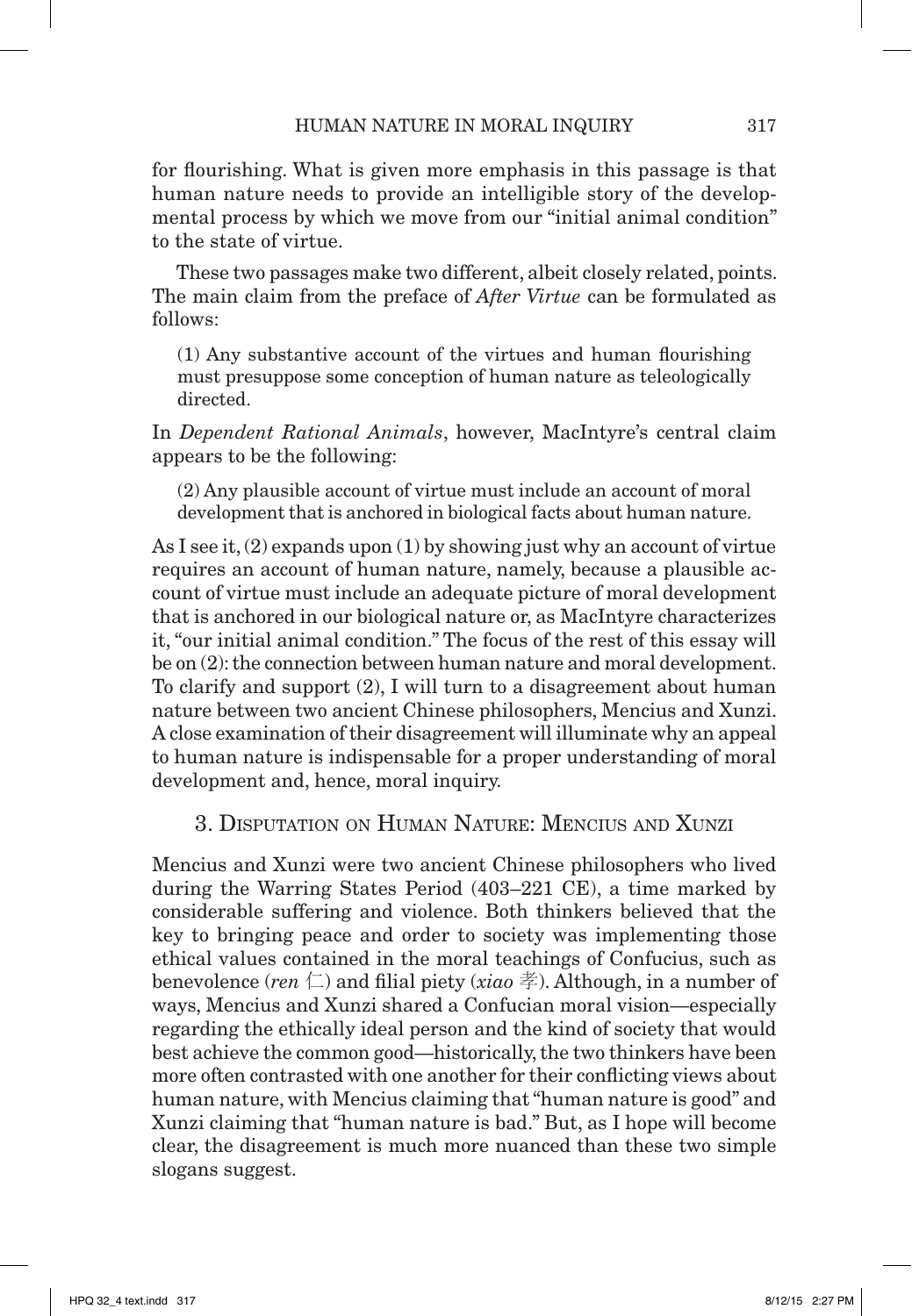One way to understand their disagreement is to focus on their different conceptions of moral self-cultivation. Although they agree about the proper endpoint of moral development, that is, sagehood, they disagree about how human beings can achieve this end. Here a brief outline of their accounts of moral self-cultivation will be helpful. Let's begin with Mencius.

On Mencius's view of moral development, human beings carry certain innate moral tendencies or inclinations, what he calls "sprouts" (*duan* 端) that are directed toward certain virtues. For Mencius, these tendencies are naturally acquired in the normal course of moral development. He offers an elegant summary of this aspect of his thought:

[W]e can see that if one is without the feeling of compassion, one is not human. If one is without the feeling of disdain, one is not human. If one is without the feeling of deference one is not human. If one is without the feeling of approval and disapproval, one is not human. The feeling of compassion is the sprout of benevolence. The feeling of disdain is the sprout of righteousness. The feeling of deference is the sprout of propriety. The feeling of approval and disapproval is the sprout of wisdom. People having these four sprouts is like their having four limbs. To have these four sprouts, yet to claim that one is incapable (of virtue), is to steal from oneself. $6$ 

What makes us properly human is the presence of these four moral sprouts that, when properly cultivated under suitable conditions, can be developed into the four Confucian virtues of benevolence  $(ren  $\Box$ ),$ righteousness (*yi* 義), ritual propriety (*li* 禮), and wisdom (*zhi* 智). One point worth emphasizing is that, while these sprouts carry within them the internal potential to develop into full-blown virtues, the potentiality can be actualized only when a number of conditions are satisfied, including consistent human effort and a proper social environment. Here the various agricultural metaphors Mencius draws upon throughout the text are especially revealing, since he compares these moral sprouts to barley seeds that ripen only given suitable conditions such as the right kind of soil, sufficient quantity of rain, and human effort (*Mengzi* 6A7). Similarly, our moral sprouts are also susceptible to a wide range of external conditions that can either nurture or impede their growth. Moral self-cultivation, for Mencius, primarily consists in strengthening and refining these fundamental moral dispositions through extension, reflection, and study. So, the meaning of Mencius's slogan that "human nature is good" is not that human beings for the most part behave virtuously but that human beings possess the seeds of goodness that can, given proper conditions, blossom into a virtuous character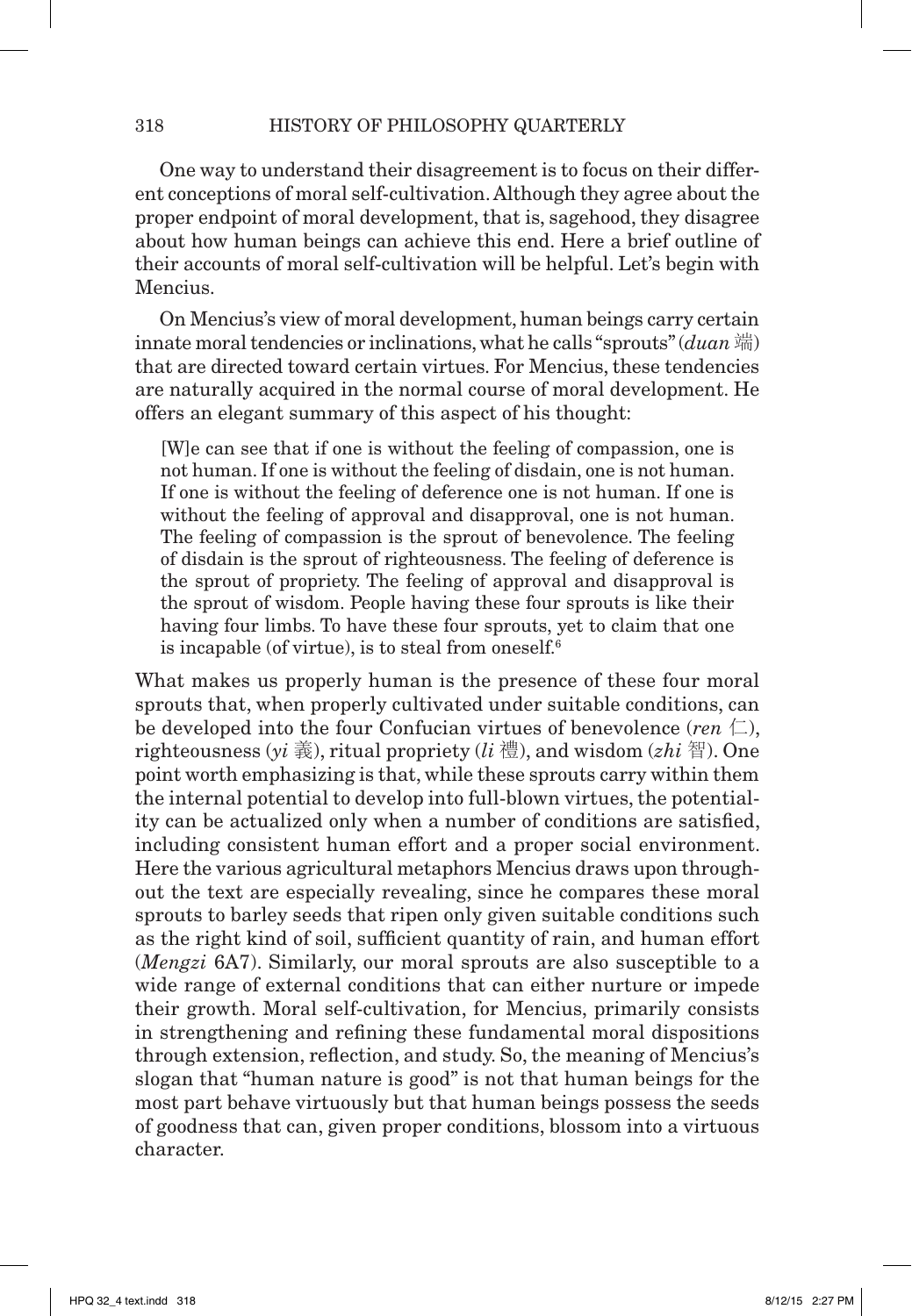Xunzi, however, denies Mencius's moral psychology, especially the existence of moral dispositions that can be guided to move us toward virtue. Whereas Mencius believes that to achieve virtue we need to build up the various moral tendencies that are latent in our hearts, Xunzi believes that human nature primarily consists of powerful, egoistic tendencies aimed at private acquisition, rather than other-regarding actions (*Xunzi*, 161). To become virtuous, we need to reshape and build into our nature those moral values and dispositions that will enable us to live according to the Way (*Dao* 道). Despite Xunzi's view that human beings are naturally inclined toward self-absorption and vice, he is confident that we all possess the capacity to become a sage, which can be realized by undergoing a long, arduous process of moral development consisting in ritual practices, obedience to a teacher, and recitation of the classics. Like a piece of metal capable of being forged into a sharp blade through a long process of repeated blows, Xunzi sees our nature as capable of taking on a determinate moral shape through a long and steady course of moral development: "Achievement consists of never giving up. If you start carving and then give up, you cannot even cut through a piece of rotten wood; but if you persist without stopping, you can carve and inlay metal or stone" (*Xunzi*, 18).7

What Xunzi denies, contra Mencius, is the existence of innate dispositions that are naturally directed toward virtue. Whereas Mencius favors the use of organic, agricultural metaphors (which draws attention to the natural, innate tendencies that can be cultivated into morally good characteristics), Xunzi favors craft metaphors, drawing attention to the way that recalcitrant materials such as wood or metal, devoid of any internal principle of growth, can be shaped and reformed to fit our desired ends through rational guidance:

A piece of wood as straight as a plumb line may [with soaking and shaping] be bent into a circle as true as any drawn with a compass and, even after the wood has dried, it will not straighten out again. The bending process has made it that way. Thus, if [crooked] wood is pressed against a straightening board, it can be made straight; if metal is put to the grindstone, it can be sharpened; and if the gentleman studies widely and each day examines himself, his wisdom will become clear and his conduct be without fault. (*Xunzi*, 15)

Unlike sprouts that carry an internal principle of growth and maturation, a piece of wood or metal does not have a natural tendency toward taking on a particular shape. In appealing to such metaphors, Xunzi is denying Mencius's view that there is a natural tendency for human beings to move toward virtue. But, although Xunzi does not believe that we can rely on human nature to develop into moral beings, our nature is such that, given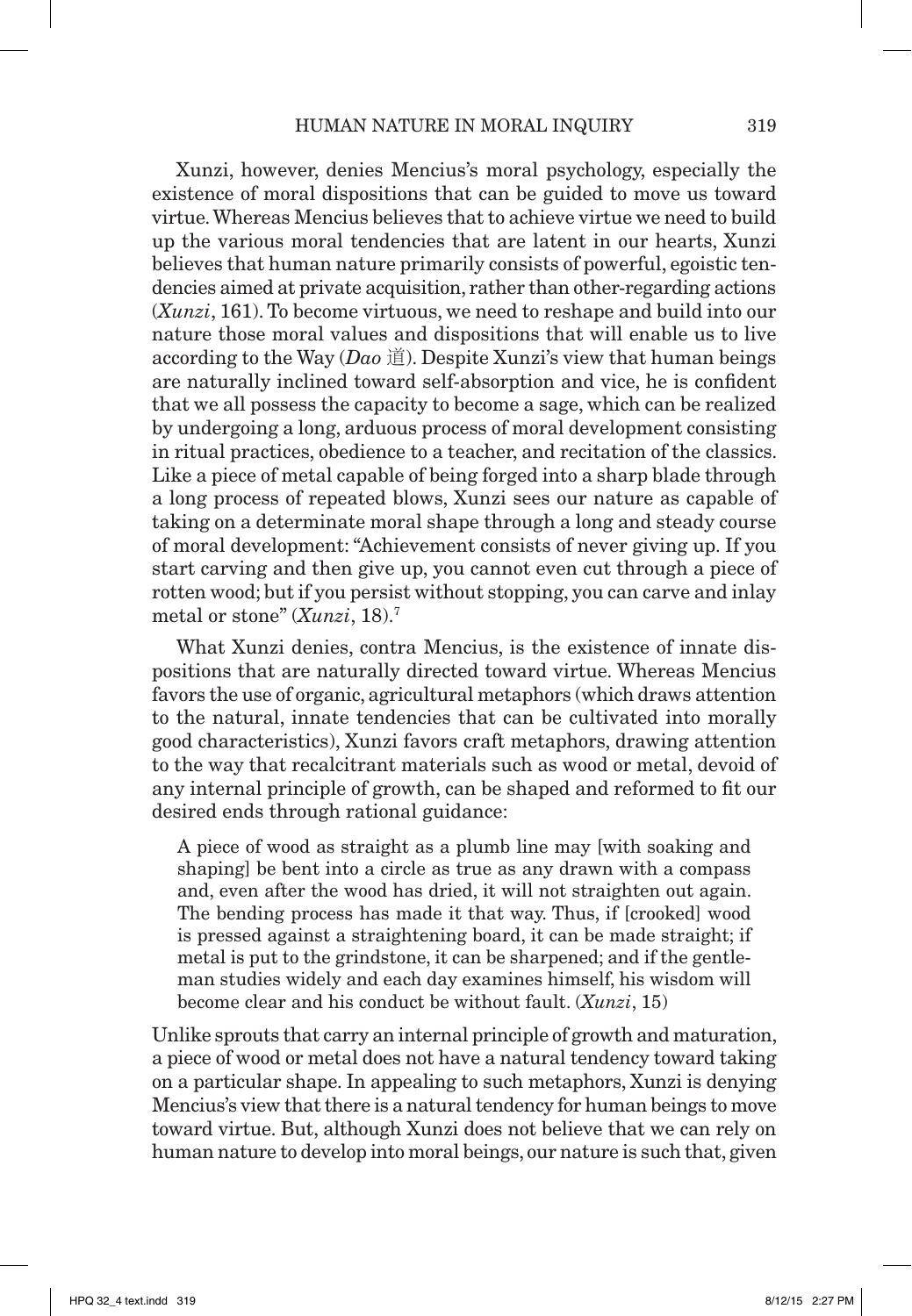time and pressure, we can become reliably good. One of the keys to this developmental process for Xunzi is ritual or rite (*li* 禮), which Benjamin Schwartz describes as referring to "all those 'objective' prescriptions of behavior, whether involving rite, ceremony, manners, or general deportment, that bind human beings and spirits together in networks of interacting roles within the family, within human society, and with the numinous realm beyond" (1985, 67. See also Fingarette 1972). As this description implies, rituals form a broad category that includes not only significant events or ceremonies such as weddings, graduations, and funerals, but also everyday actions such as a bow or a handshake, holding the door for someone, and setting the dinner table. For Xunzi, through proper participation in the rituals we begin to rectify those wayward inclinations and emotions and initiate the formation of appropriate feelings and attitudes that accord with righteousness, all of which are ultimately accompanied by a deep and lasting joy.<sup>8</sup> As he describes it, "all rites begin in simplicity, are brought to fulfillment in elegant form, and end in joy. When rites are performed in the highest manner, then both the emotions and the forms embodying them are fully realized" (*Xunzi*, 98).

Once a person has truly internalized the Confucian rituals, Xunzi insists, he will recognize the intrinsic value of living a morally ordered life and will discover new sources of satisfaction in righteous behavior (Ivanhoe 2000a, 34–35). So, even without possessing anything like the Mencian moral sprouts, Xunzi believes that, through persistent participation in rituals and through the guidance of good teachers, all human beings can become a sage.

At this point, we may draw the following comparison between Xunzi and the earlier views of MacIntyre (henceforth, "early MacIntyre"). Just like early MacIntyre, Xunzi believes that the most important elements of moral development are the socially embedded activities of rituals (or practices), teachers, social roles, and tradition. Both thinkers see the path to moral excellence as lying not in the development or cultivation of basic human inclinations but in the *re-formation* of our nature through the use of human artifice and social practices manufactured by culture and tradition.9

It is especially striking how their views converge on the importance of participating in certain complex forms of social activities, what early MacIntyre calls "practices" and Xunzi calls "rituals." Two shared features, which I can only briefly draw attention to here, especially standout: (a) the indispensable role that such activities play in the development of virtues and  $(b)$  their connection to external standards.<sup>10</sup> In describing proper ritual practice, Xunzi emphasizes the role of good teachers: "The teacher is that by which to correct your practice of ritual. . . . If you are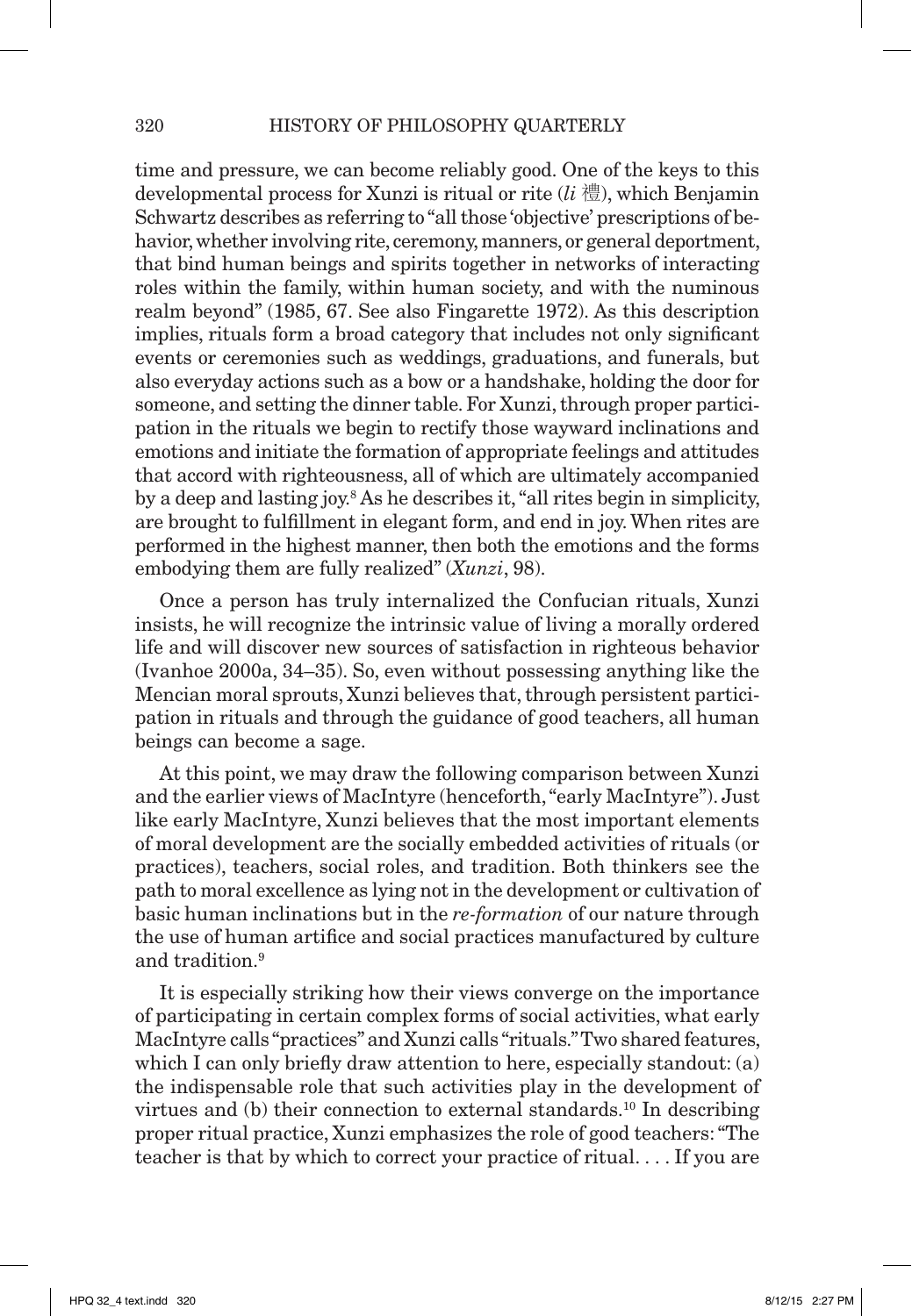without a teacher, how will you know that your practice of ritual is right?" (*Xunzi*, 175). In a closely related comment he says, "[In] learning, nothing is more expedient than to draw near to the right person" (*Xunzi*, 165). To illustrate the importance of submitting to the authority of standards for the engagement of practices, MacIntyre remarks,

If, on starting to listen to music, I do not accept my own incapacity to judge correctly, I will never learn to hear, let alone to appreciate, Bartok's last quartets. If, on starting to play baseball, I do not accept that others know better than I when to throw a fastball and when not, I will never learn to appreciate good pitching let alone to pitch. (2007, 190)

The point stressed in these passages by both Xunzi and early MacIntyre is that we can learn to satisfy those standards of rituals and activities more adequately by first learning from those who are more competent than ourselves in a particular practice or skill. Given their resistance to taking human nature as offering normative guidance, their heavy reliance on teachers and other external influences is unsurprising.

Neither early MacIntyre nor Xunzi claims, however, that an account of human nature has no role whatsoever to play in moral inquiry. As discussed above, early MacIntyre argues that the aim of ethics is to transform human nature-as-it-is into human nature-as-it-ought-to-be. And for Xunzi, the most significant fact about human nature is that it is powerfully directed toward self-centeredness, and the only way to motivate creatures like ourselves to undertake the arduous path toward virtue is by appealing to the instrumental benefits of behaving in accordance with virtue; once the developmental process has been initiated, the goal is to *transform* rather than *build up* our nature.

Although such a view is less explicit in *After Virtue*, MacIntyre also seems to have held an account of human nature as plagued by disordered tendencies.<sup>11</sup> What is important is that neither of them believes human nature bears any normative content; there is no end or set of ends directed by our nature offering us normative cues. While this is a normative claim, it also supports the epistemological position that knowledge of human flourishing cannot be obtained by examining human nature. And as we have seen, these points are in strong opposition to Mencius's nature-based ethical position, which posits innate moral tendencies as offering a normative foundation.

#### 4. Problems for Xunzi

Despite the depth and complexity of his account of moral self-cultivation, there is a potential problem that afflicts Xunzi's view, which I will refer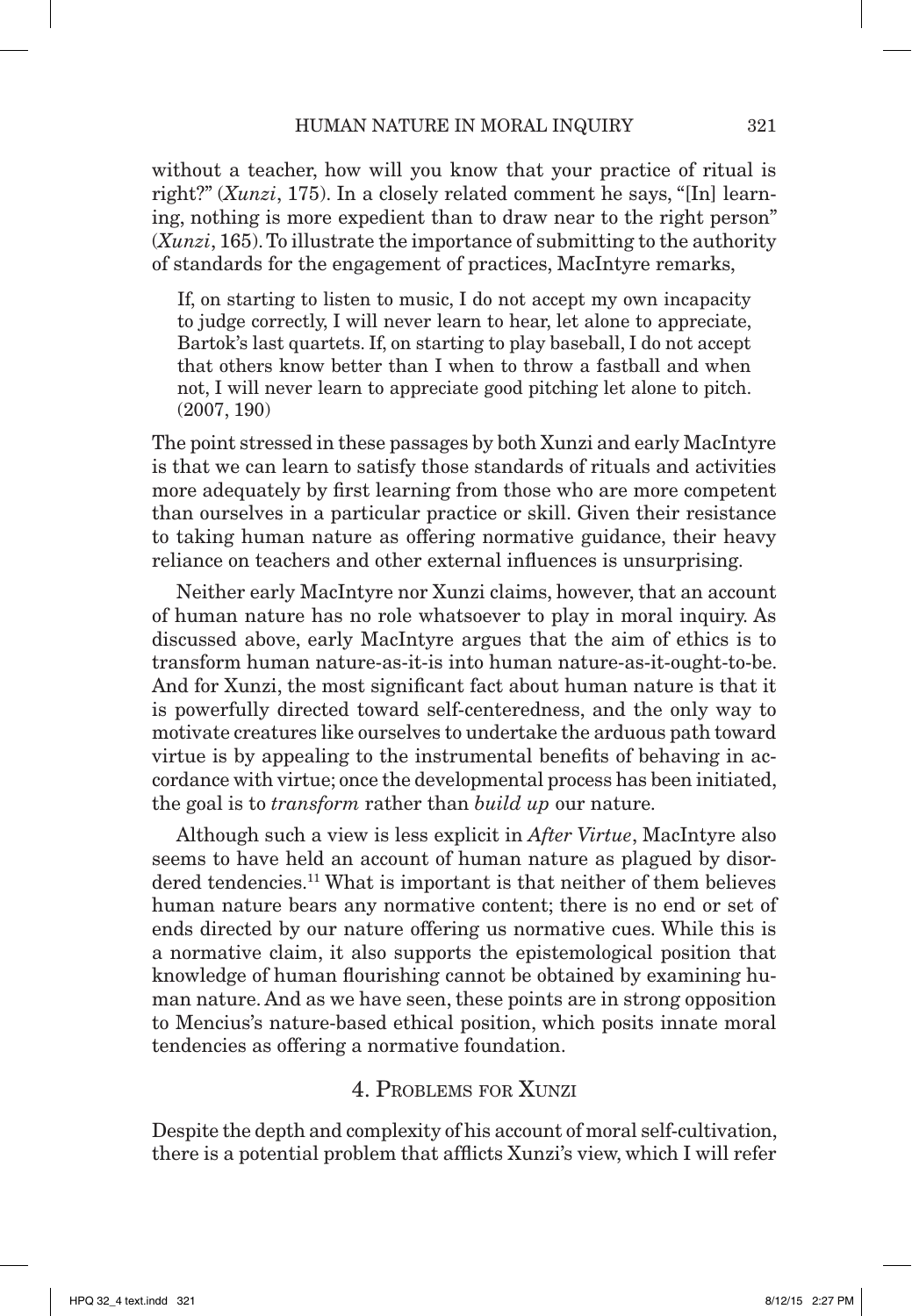to as *the problem of moral transformation*. The following question cuts to the heart of the difficulty: If human nature is bad and dominated by selfish tendencies, how is it that human beings could come to see virtue as not only instrumentally beneficial, but as intrinsically valuable? Unless there are *some* latent moral desires in human beings, is it plausible, as Xunzi seems to claim, that human beings can become truly virtuous? David Wong describes the problem this way: "If we continually submit ourselves to rites and to righteousness, we may form a habit of practicing them, but how do we come to delight in them and be willing to die for them?" (2000, 143).

Now, as a number of scholars have pointed out, Xunzi never explicitly denies the existence of all other-directed desires. Eric Hutton draws attention to the following remarks by Xunzi:

All living creatures between heaven and earth which have blood and breath must possess consciousness, and nothing that possesses consciousness fails to love its own kind. If any of the animals or great birds happens to become separated from the herd or flock . . . it will invariably return to its old haunts, and when it passes its former home it will look about and cry, hesitate and drag its feet before it can bear to pass on. Even among tiny creatures the swallows and sparrows will cry with sorrow for a little while before they fly on. Among creatures of blood and breath, none has greater understanding than man; therefore man ought to love his parents until the day he dies. (*Xunzi*, 110, quoted in Hutton 2000, 229)

Drawing on this passage for support, Hutton claims that "Xunzi seems to allow that people's inborn tendencies need not all be narrowly selfcentered, but that people may also naturally have certain feelings of love and concern for others" (2000, 232). Hutton suggests that, despite Xunzi's emphasis on the selfish aspects of our nature, the above passage shows that we can have other-regarding concern.<sup>12</sup> But it is noteworthy that the passage above only identifies outwardly directed concern for one's own parents; nowhere does Xunzi discuss such natural affections for those outside kinship. The relevant question is whether this provides a sufficient psychological basis for moving from our powerful selfish tendencies to intrinsically valuing virtue for its own sake.

One possible response, suggested by Eirik Harris, turns to MacIntyre's notion of "goods internal to practices." As MacIntyre describes them, the internal goods of a practice are goods that can be achieved only through participation in a specific practice and can be fully grasped only by those who have the relevant experiences in that particular practice  $(2007, 1000)$ 187–89). To take an example from MacIntyre, a child may begin to participate in an activity such as chess only for its instrumental benefits,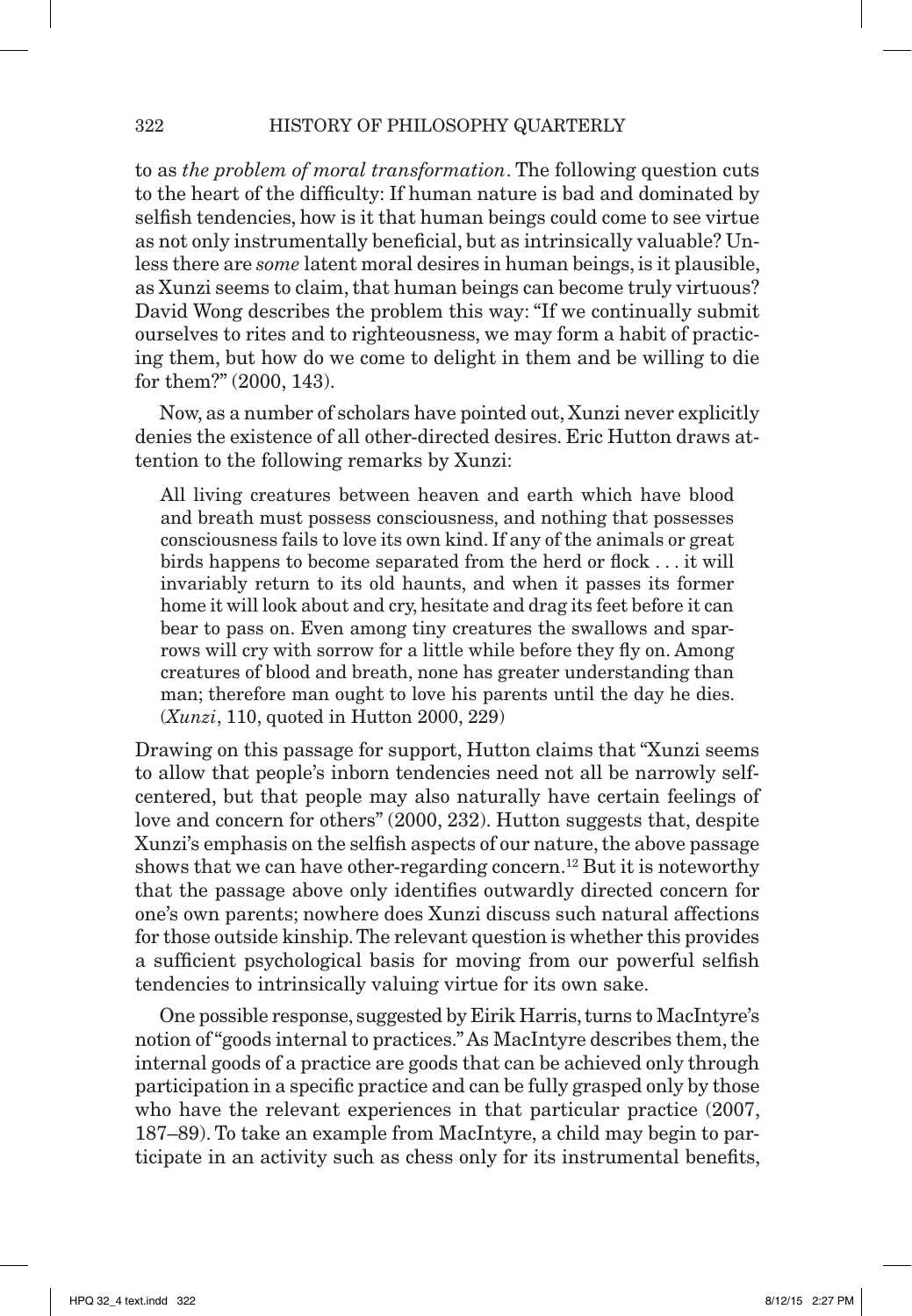for example, an extra allowance, but eventually come to value playing chess as intrinsically valuable by appreciating those specific goods that are internal to chess (MacIntyre 2007, 188). As Harris notes, "If there are values internal to the practice of chess which can make one's life better and richer, we should be willing to entertain the idea that there are values associated with the practice of virtue that are inherent to a life lived virtuously, and which cannot be explained fully to those who are not virtuous" (2013, 108). Harris is certainly right that both chess playing and virtuous activities have inherent values that can be appreciated only "from the inside." But there seems to be a relevant dissimilarity between chess and virtue that does not allow for the analogy to sufficiently explain the process of moral transformation. The relevant difference is that virtue also requires particular moral affections such as empathy and compassion, and the basic capacity for these moral affections, given the nature of human psychology, cannot be something that is learned or acquired; we must already be equipped with it from the very start. In other words, the very possibility for human beings to become virtuous, given our psychological constitution, presupposes the existence of something like the Mencian sprouts.

 Recent work in empirical psychology supports the view that our basic capacities for empathy and compassion are innate features of human psychology that are revealed in a variety of ways even during our infancy. The psychologist Paul Bloom has drawn attention to the moral life of babies through numerous experimental studies on babies as young as five months old. From this data, Bloom argues that human beings have a number of innate capacities encoded into our nature through evolutionary processes, including (a) a basic moral sense (allowing us to distinguish kindness from cruelty), (b) empathy and compassion, (c) a rudimentary sense of fairness, and  $(d)$  a rudimentary sense of justice.<sup>13</sup> Such studies seem to show that something like the moral sprouts posited by Mencius really are deep features of our nature. Do these studies, then, provide a justification for favoring Mencius's account of human nature over Xunzi's account?

We must be cautious here. As Bloom is careful to emphasize, these basic moral tendencies found in babies and children are quite limited. For example, although babies begin to manifest sharing behavior by the end of their second year, the sharing is limited almost exclusively to family and friends; they hardly share with strangers (Bloom 2013, 53). In fact, babies and children are naturally inclined to be hostile toward strangers, a fact that appears to be rooted in our tribal nature that gives rise to our strong propensities to make in-group and out-group distinctions. These facts perhaps point toward a more Xunzian view of human nature, in which our innate sprouts of compassion and empathy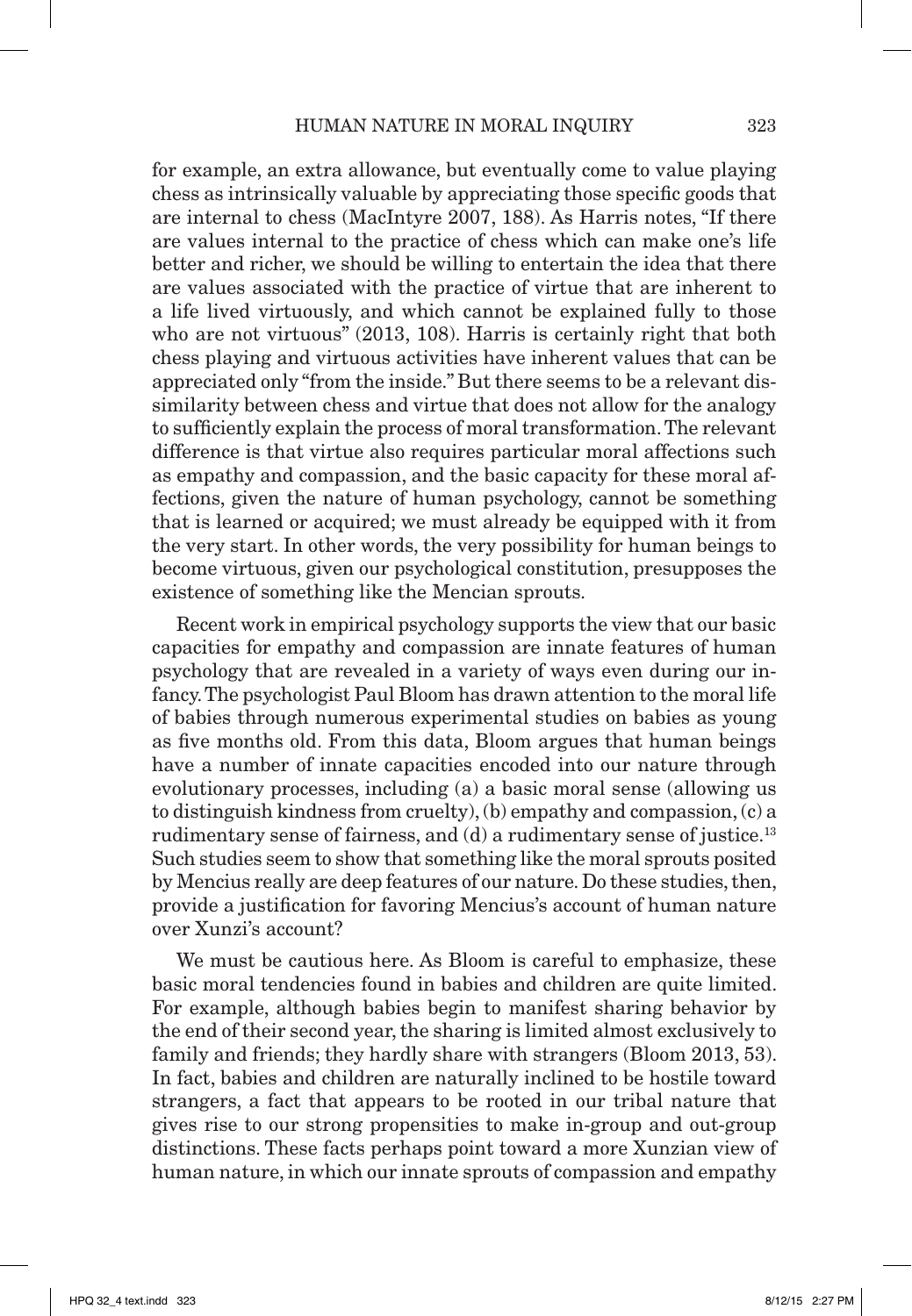(assuming their existence) are too weak and fragile to play any role in moral development.

Nevertheless, that they exist at all, as Bloom notes, is a significant fact. Without them, our lives would be crippled, as revealed by examining the actual lives of those who completely lack the basic capacity for empathy and compassion, such as psychopaths and extreme narcissists.<sup>14</sup> Simon Baron-Cohen (2001) has argued that the central feature shared by most psychopaths and narcissists is what he calls "zero degrees of empathy." Now all too frequently, the media portrays such people as socially intelligent and creative, with the capacity to navigate successfully through the social world, unhindered by the kind of guilt, shame, and compassion that generally plays a substantial role in our psychological economy. But as Cohen notes, most people who lack empathy lead very lonely and frustrating lives. Such people are simply unable to get along with others in a normal way, let alone develop the kind of deep, personal relationships that are crucial for moral development and flourishing lives.<sup>15</sup>

These studies suggest that our capacity to feel compassion and empathy provides us with the basic moral foundation from which we can become full-fledged moral agents. As Bloom states concisely, "There would be no morality if we didn't care for others" (2013, 47).<sup>16</sup> Without the basic capacity to be concerned about the well-being of others or to feel guilt at having done something perceived to be wrong, no amount of training or habituation could produce in us the virtues. As noted above, virtue requires proper emotions and feelings, and it is exactly these kinds of affections that psychopaths lack. For the process of moral transformation even to initiate, it appears that at least some of those moral sprouts that Mencius alerts us to are, in fact, absolutely necessary.

What might Xunzi say to all this? Extrapolating from his acknowledgment of the universally shared affection for kin, we may interpret Xunzi as recognizing the existence of the kind of rudimentary feelings of compassion or empathy that these studies suggest are necessary for moral development. This would certainly be, I think, a very charitable interpretation since Xunzi never posits anything like the Mencian moral sprouts and exerts much effort in arguing that human behavior is mostly driven by the desire for self-aggrandizement.<sup>17</sup> But even if we do interpret Xunzi as acknowledging the kinds of incipient moral tendencies that Mencius argues for, there is still another problem that I do not think Xunzi's view can accommodate. The problem is that the recent empirical work on babies and psychopaths demonstrate that our basic capacities for empathy and compassion that are manifested in our infancy play not only a necessary but a *significant* role in our moral de-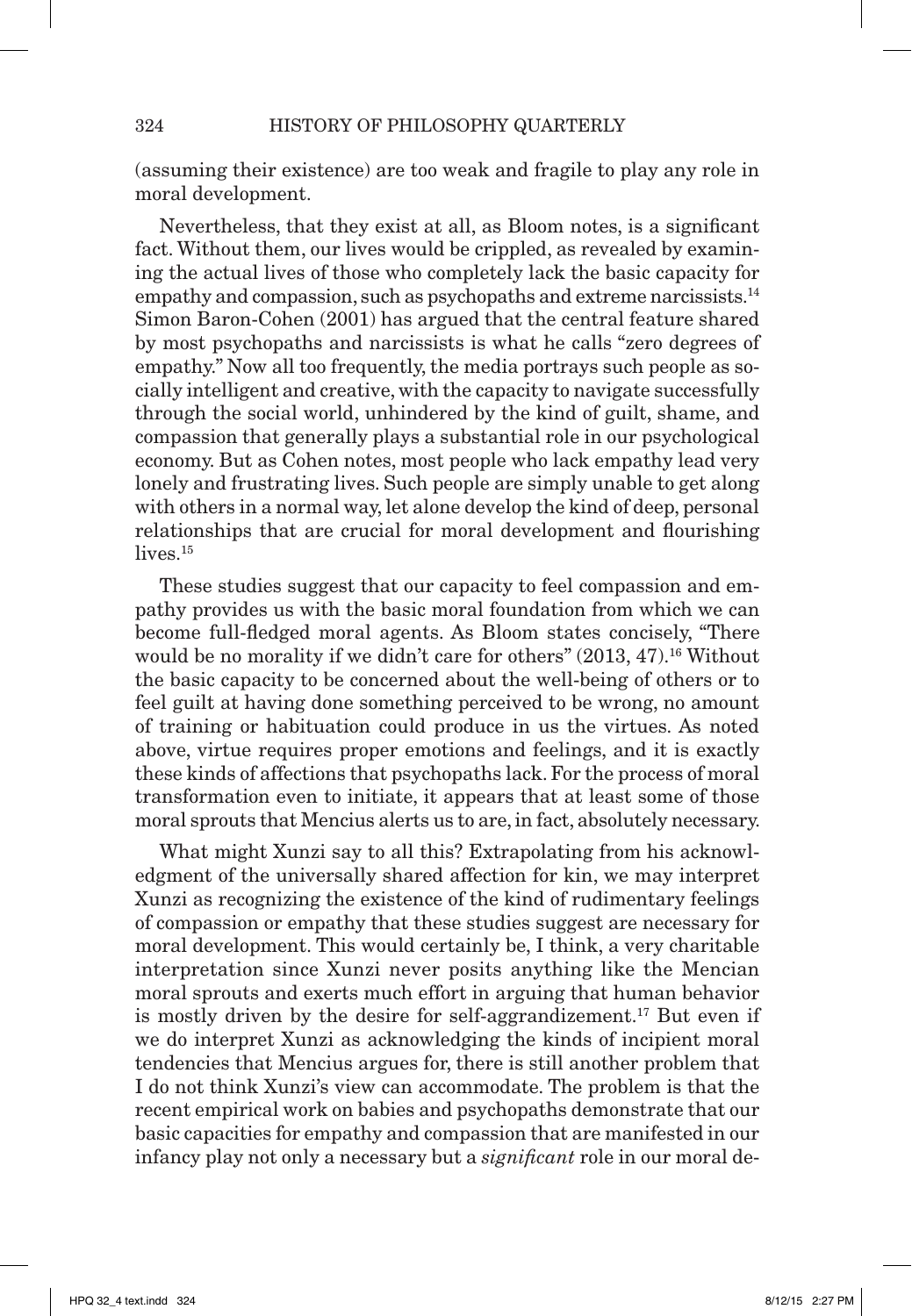velopment. For those who lack these basic moral sensibilities, no amount of practice in Xunzian rituals, even under the guidance of sages, could ever transform them into virtuous agents. The key point is that, even if Xunzi were to acknowledge the existence of these moral or protomoral tendencies (which I do not think we have sufficient textual support for attributing to him), given his general moral outlook, he would see them as having no substantive role in the process of moral self-cultivation.18 But recent empirical research suggests otherwise, since it demonstrates the critical role these basic moral tendencies play in early childhood development and the way that these innate traits provide us with the necessary moral platform for developing into mature moral agents.

If the discussion up to this point has shown the need for revising Xunzi's account of human nature, how does this change affect other aspects of Xunzi's views, in particular, his account of virtues and moral development? I think many of the key features of Xunzi's account of moral development such as his stress on the importance of rituals, teachers, and tradition still stand. (One empirical thesis strengthened by recent developments in moral psychology is the powerful influence that our social environment has on our character, values, and behaviors.) One possible revision Xunzi may have to make is in his use of craft metaphors and the degree to which he takes external imposition as the driving force behind moral development. For based on the psychological research discussed above, I think we can now see Xunzi's craft metaphor for moral development as less apt than Mencius's agricultural metaphor. The road to moral improvement appears to build upon those basic moral tendencies—the Mencian moral sprouts—that we find in human nature, whereas Xunzi's craft metaphor takes human nature as providing only hard, resistant material with no natural tendencies toward virtue. In having to adjust this aspect of his thought, Xunzi will have to at least revise his judgment that external imposition is the only impetus behind moral transformation. Nevertheless, the weight attached by Xunzi to external conditions does not seem to require significant modification since, as both Paul Bloom and Mencius recognize, the development of those basic moral tendencies we find in human nature requires extensive work and wise guidance if they are to become morally reliable.

None of the claims above undermines the fact that, when it comes to many of the particular details of moral self-cultivation, especially regarding the practices of ritual, Xunzi provides richer, more subtle descriptions of the moral developmental process than Mencius. For a complete account of moral transformation, especially the psychology of agency that underlies the process of moral development, Xunzi offers us profound reflections that demand careful study. In this way, Xunzi can help fill in some of the gaps in Mencius's account of moral self-cultivation.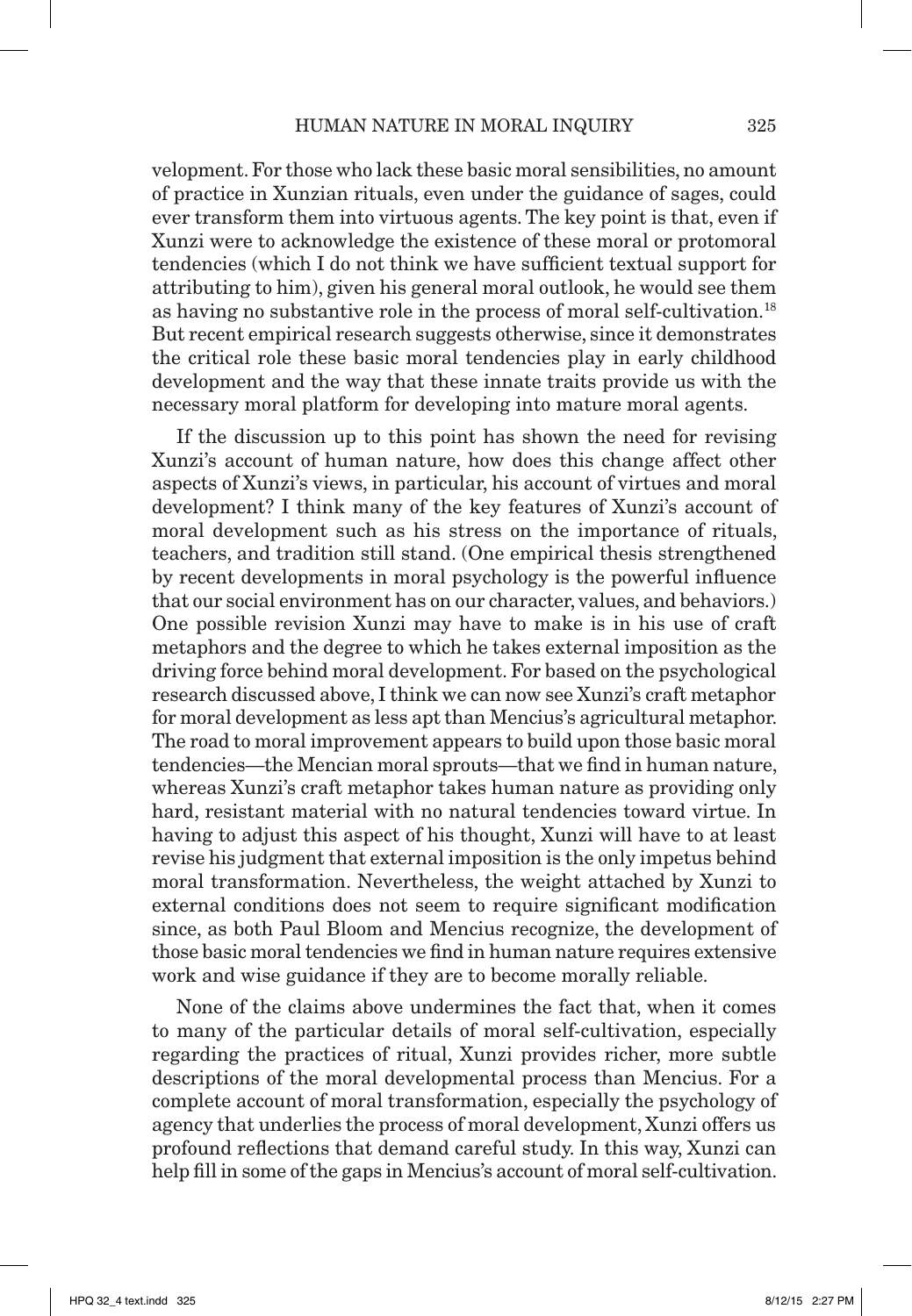Nevertheless, I have argued that, in order for Xunzi to get his account of moral development off the ground, he needs to presuppose something closer to the Mencian conception of human nature.

## 5. Lessons from Mencius and Xunzi

The debate between Mencius and Xunzi shows how important the concept of human nature is for one's theory of moral development. Even though Xunzi does not see moral self-cultivation as consisting in the building up of our nature, his substantive conception of human nature as mostly consisting of disordered passions clearly affects his account of moral development by moving him to rely solely on the products of human artifice. But as we saw, recent empirical work on moral psychology helps show not only that certain incipient moral tendencies are features of our native equipment but that our basic capacities to feel empathy or guilt play a critical role in our moral development, as exemplified by the examination of the lives of babies and psychopaths. What we see in this exchange confirms MacIntyre's earlier observation that

no account of the goods, rules and virtues that are definitive of our moral life can be adequate that does not explain—or at least point us towards an explanation—how that form of life is possible for beings who are biologically constituted as we are, by providing us with an account of our development towards and into that form of life. That development has as its starting point our initial animal condition. (MacIntyre 1999, x)

One reason MacIntyre identifies for needing an account of how we can transition from our initial animal condition to virtuous agency is that, as human beings, we are embodied creatures with basic physiological and psychological tendencies. Without an adequate appeal to our biological nature, any theory of moral development risks floating free from the empirical realities that constrain human life. What we need, therefore, in any adequate theory of moral development, is an empirically realizable picture of how creatures like us, given our psychological and physical constitution, can move toward moral excellence.19

This point about the need to build normative theory on a plausible understanding of human psychology has been defended by a number of contemporary philosophers. What distinguishes MacIntyre's position from other contending views is his Aristotelian stance that our biological animal nature not only constrains but also partially determines what substantively constitutes human flourishing. Human nature is important not only for instrumental reasons in helping us understand which set of ends we can realistically achieve and how we might proceed in obtain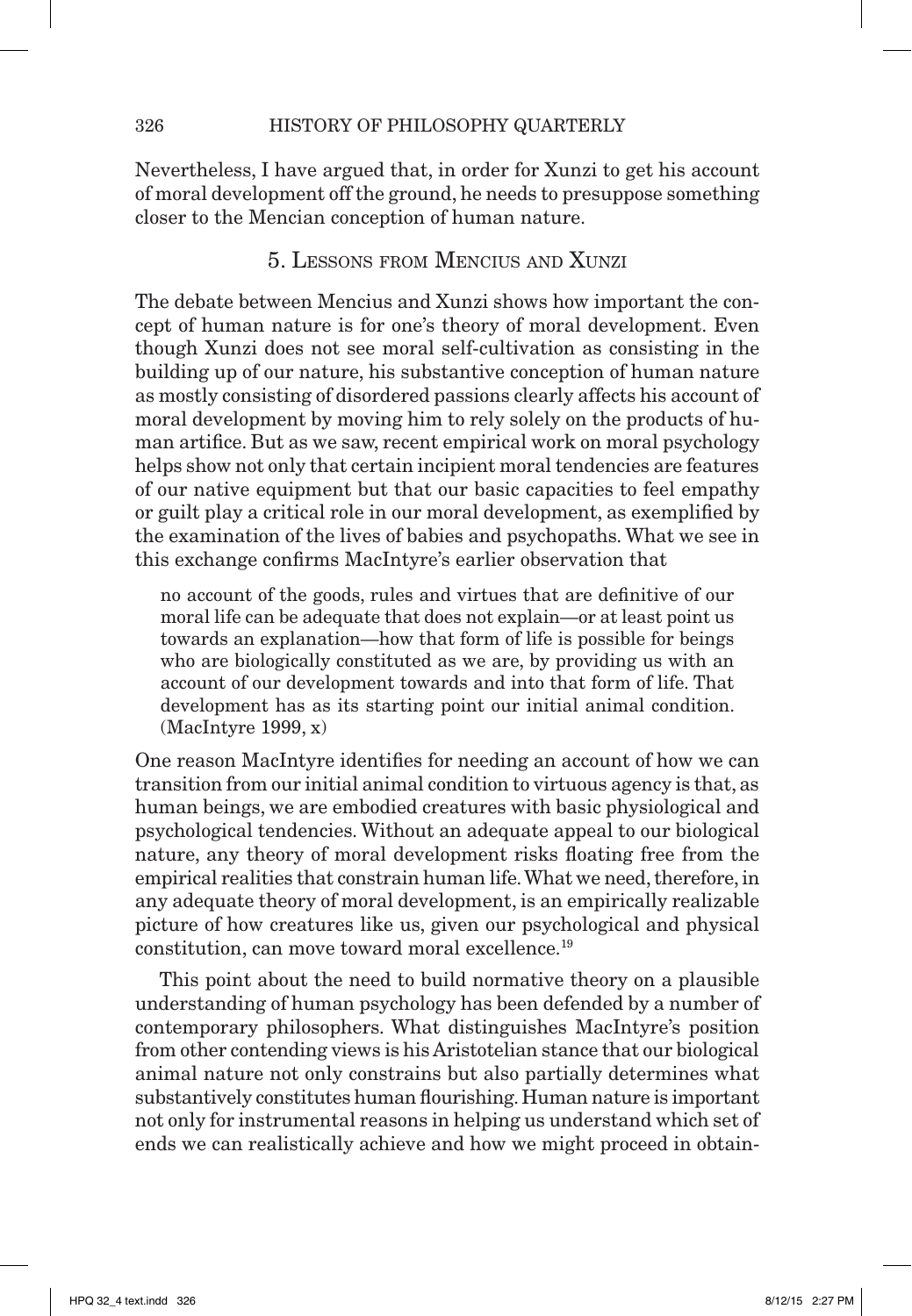ing them but also in setting the ends that are proper to human beings. Now, one immediate worry will be that this normatively loaded conception of human nature as partially determining the good life requires an implausibly rigid view of human well-being. There are a variety of ways, it could plausibly be argued, in which human lives can go well, and any view that denies this point is a nonstarter.

It is not entirely clear from his statements about human nature the extent to which MacIntyre believes human nature fixes what can count as a flourishing life. But throughout his works, MacIntyre has always maintained the deep connections between one's society and culture on the one hand and the virtues and human flourishing on the other. In a recent essay, he asserts, "It is always in and through the particularities of the social, economic, and cultural relationships of their own time and place that individuals and groups pursue their individual and common goods. And it is in terms of those particularities that they understand themselves and their situation" (2013, 478). As I understand him, what MacIntyre is claiming is not that what constitutes a person's good is invariable but that there is a range of goods that are rooted in our nature as human animals, such as our bodily, emotional, social, and intellectual needs, that are shared across all cultures and societies, a view that I find deeply plausible. Of course, just how these goods should be obtained and organized within a person's life will depend much on the particularities of that person's social and cultural circumstances, as well as her own talents, desires, and aspirations.

Both MacIntyre and Mencius draw attention to certain significant features of the natural patterns of human development that direct us to the kinds of lives that allow us to live well *qua* human beings. And, although their accounts of human nature are interestingly different, they point to different aspects of our nature in a way that can enrich each other's views. Mencius, as shown earlier, concentrates on certain moral or protomoral tendencies and emotions that supported by some recent empirical work, point toward distinct virtues. In this way, Mencius offers us a more thorough and careful discussion of the moral content of our nature, which is less attended to by MacIntyre and the Aristotelian tradition in general.

On the other hand, MacIntyre captures other fundamental aspects of our nature that Mencius does not explicitly address: the vulnerability and dependency that marks every human life. As MacIntyre explains well, our dependency and vulnerability, arising out of our shared animal identity, are especially visible during our infancy and old age and surface throughout our lives to varying degrees. This profound insight regarding human vulnerability is one that I believe Mencius would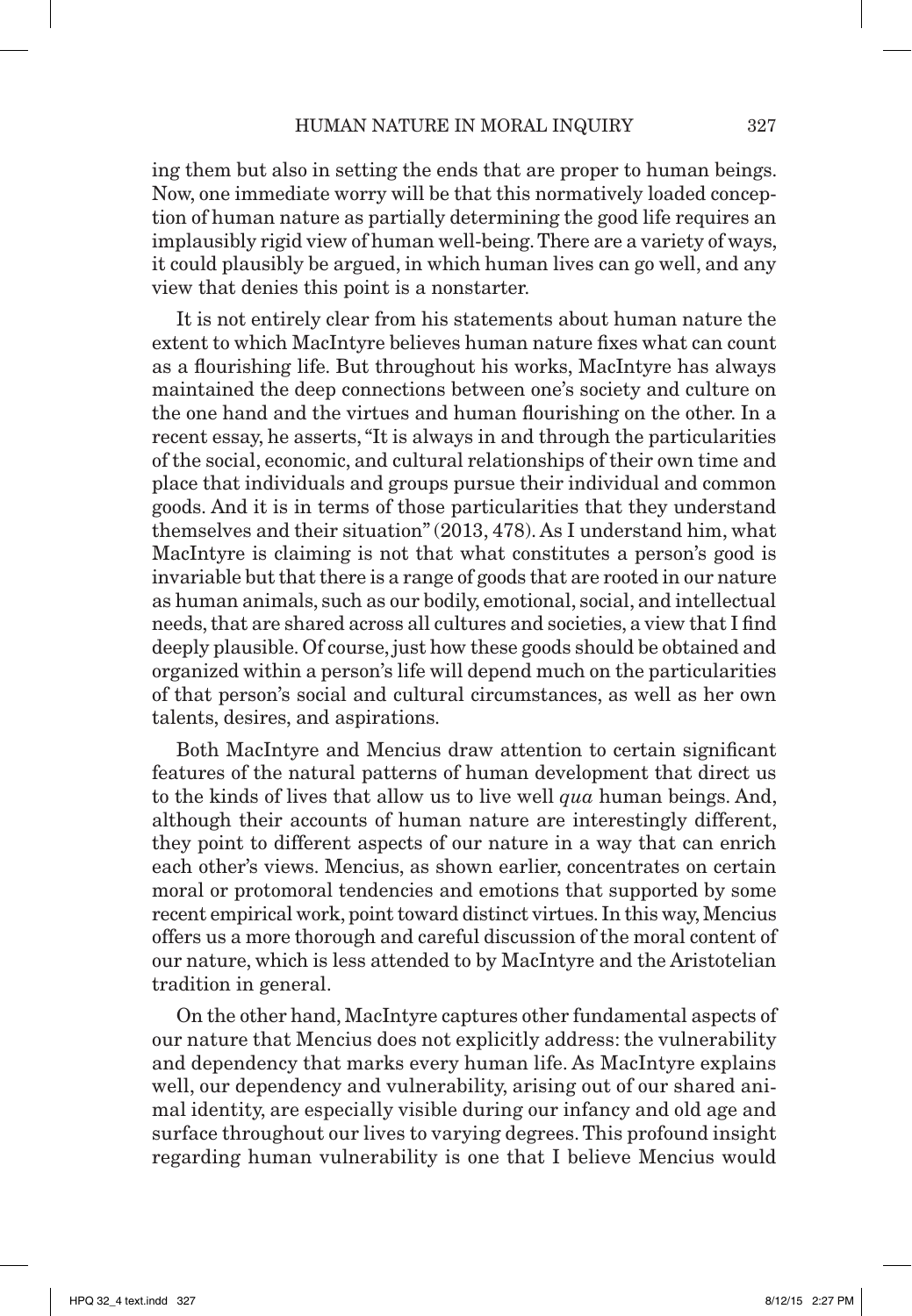have readily acknowledged and bears a close connection to one of the foundational virtues of the Confucian tradition generally neglected within Western contemporary philosophy: filial piety. On one plausible account, Confucian filial piety is a virtue grounded in a special form of gratitude toward parents (or caretakers) for nurturing and sustaining a person during the most vulnerable and dependent stages of one's life (Ivanhoe 2007 and Sarkissian 2010). In taking care of our parents as they face increasing levels of vulnerability and dependency in old age, we gratefully acknowledge the benefits received in our infancy and childhood.20 In this way, I believe we can see MacIntyre's account of the "virtue of acknowledged dependence" that arises from our dependent animal nature and the "networks of giving and receiving" necessary for achieving both our individual and common good, as capturing important features of Confucian filial piety. In MacIntyre's view, the virtue of acknowledged dependence allows us to see ourselves and others correctly, as marked by fragility, and to help us express our gratitude for the care that we have received by assisting others in their times of need. At heart, Confucian filial piety allows us to appreciate properly the fact of our mutual indebtedness and helps sustain the chain of reciprocity that is so vital for human life. Although the virtue of acknowledged dependence is broader than the virtue of filial piety in that it extends outward to those outside our own community, it aptly captures certain key features of Confucian filial piety in a way that I think Mencius would have roundly endorsed.

#### 6. Conclusion

In *Dependent Rational Animals*, MacIntyre advances his own account of moral development that demonstrates how human beings, starting from the initial stages of infancy characterized by dependency and vulnerability, are disposed to acquire the moral and intellectual virtues necessary for flourishing within the context of shared communal life, thereby becoming what he calls "independent practical reasoners." In filling out this account, he draws attention to those characteristics that apply to us *qua* animal, as one among a spectrum of living organisms that share certain capacities with other members of the animal kingdom. On this picture, our basic animal nature equips us with certain inclinations and capacities that reveal our directedness toward mature rational agency. Of course, appeals to our biological nature, as MacIntyre himself clearly acknowledges, are insufficient, since the correct development of those basic tendencies requires wise and intelligent guidance. Nevertheless, what MacIntyre shows is that any satisfying story of moral development needs also to elaborate how it is that beings like us, with those fundamental capacities and desires that are anchored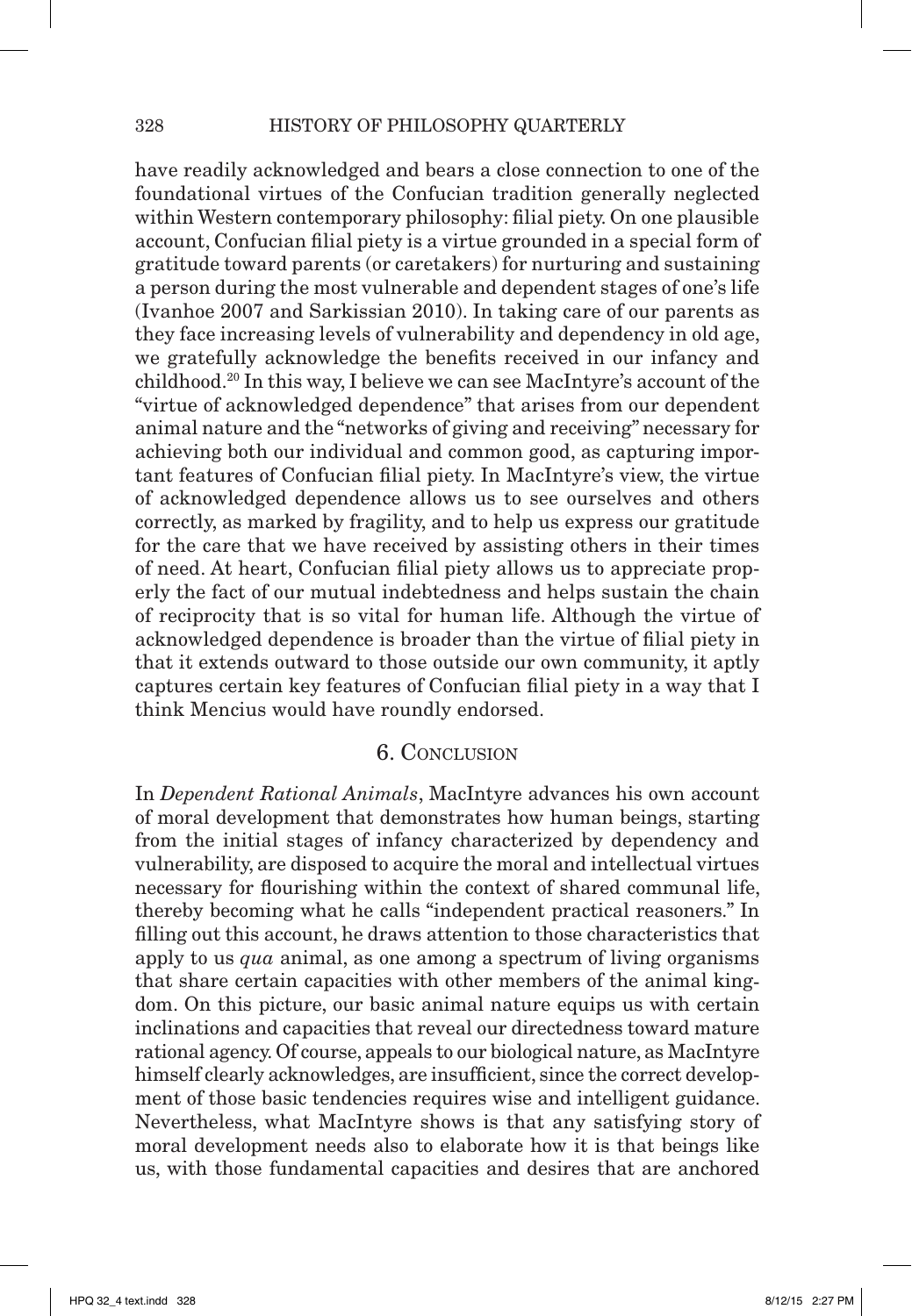in our biological nature, can undergo the kind of moral transformation necessary to become virtuous practical reasoners. On this point, Mencius would wholeheartedly agree.<sup>21</sup>

### *City University of Hong Kong*

Keywords: Alasdair MacIntyre, Confucianism, human nature, Mencius, Xunzi

## NOTES

1. This movement toward psychological realism was partially motivated by Elizabeth Anscombe's call to provide a more adequate philosophical psychology. See Anscombe 1958. For attempts to make room for virtue within consequentialism, see Driver 2001 and Hurka 2001. For attempts to develop an account of virtue within a Kantian moral framework, see Baxley 2010 and Herman 2007, especially chaps. 1, 4, and 5.

2. I leave aside the situationist critique of virtue ethics prominently set forth by Gilbert Harman (1999) and John Doris (2002).

3. Especially Ames 1991. Like Ames, Dan Robins (2011) also argues that  $xing$  ( $\#$ ) should not be understood as "human nature" but, unlike Ames, leaves open the possibility that Mencius and Xunzi may have shared a common notion of "human nature." For defense of nonconstructivist interpretations of human nature in the early Confucian tradition that go against Ames's position, see Yu 2007 and Sim 2007.

4. See Graham 2002, Schwartz 1985, Bloom 2002, Shun 2007, Ivanhoe 2000a, and Van Norden 2007.

5. I am indebted to both Bryan Van Norden and Philip J. Ivanhoe for helping me clarify my thoughts on this issue.

6. *Mengzi* 2A6. All translations of the *Mengzi* (Mencius) are from Van Norden 2008.

7. *Xunzi*, 15. All translations of Xunzi's writings are from Watson 2003. For a comprehensive overview of the role of metaphors in Xunzi as well as other thinkers from early China, see Slingerland 2007.

8. For helpful, empirically grounded discussions of the power of rituals in the formation of emotions and habits, see Sarkissian 2014 and Wong 2014, 180–86.

9. The characterization of Xunzi's account of moral self-cultivation as a *re-formation* model is introduced in Ivanhoe 2000a, 29–37. Of course, whether engaging in these practices will actually lead one to moral virtue depends on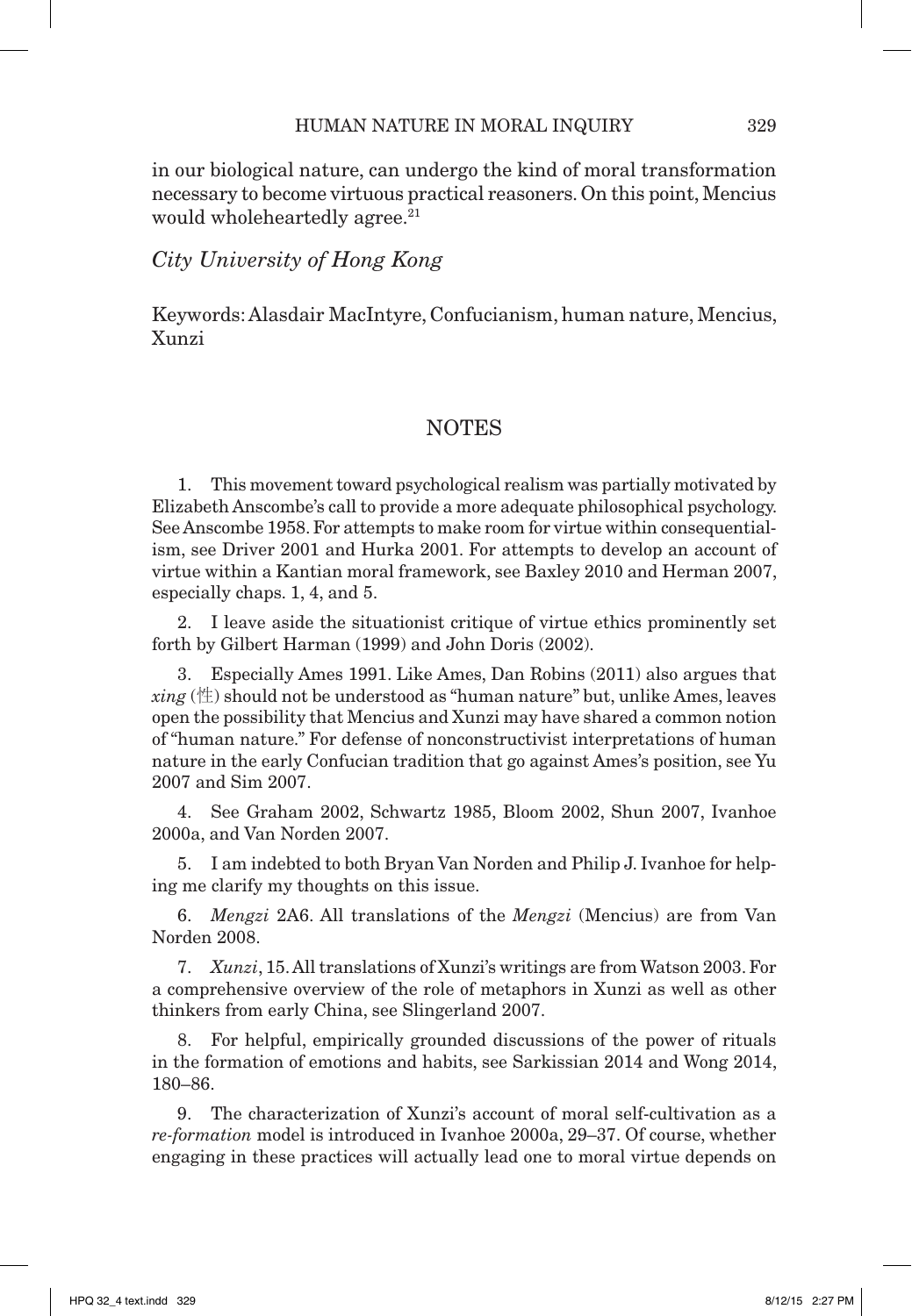whether the practices are *correct*, or in Confucian terms, in accordance with the *Dao*.

10. For Xunzi's discussion of the essential role of rituals, see especially chaps. 1, 2, and 19 of the *Xunzi*. MacIntyre's central discussion of practices and their relation to virtues and human flourishing can be found in chap. 14 of MacIntyre 2007. Clearly, a more comprehensive analysis of "rituals" and "practices" is needed than what I can offer here.

11. While he never explicitly endorses this view of human nature, MacIntyre does claim that the Enlightenment thinkers inherited a view of human nature that "has strong tendencies to disobey" the moral precepts (2007, 55). And since he does not attempt to revise this view of human nature, I think we can also see early MacIntyre as accepting something close to a Xunzian account of human nature.

12. It is not entirely clear whether affection and concern for one's own parents constitute properly "other-regarding" concern since, in special relationships such as these, the boundary between one's well-being and that of another can become quite blurred.

13. See Bloom 2013. See also Haidt 2013. The idea that altruistic tendencies could develop through the process of evolution was discussed by Darwin in *The Descent of Man*, Part I, chaps. 4–5. See also Trivers 1971, 35–37, for an appeal to "reciprocal altruism" as an evolutionary mechanism for explaining apparent cases of altruism among nonkin organisms. I thank Bryan Van Norden for these references.

14. When it comes to psychopathy, the origin of the condition is not always traceable to bad parenting or some explanation based on nurture. Rather, recent research has shown that it is a genetically inheritable condition, as supported by the brain-scanning studies on psychopaths that reveal greatly diminished activity in the amygdala and the vmPFC. See Blair 2007 and Kiehl 2006.

15. Paul Bloom makes the same point: "The overall lack of moral sentiments—and specifically, the lack of regard for others—might turn out to be the psychopath's downfall. We non-psychopaths are constantly assessing one another, looking for kindness and shame and the like, using this information to decide whom to trust, whom to affiliate with. The psychopath has to pretend to be one of us. But this is difficult. . . . Without a normal allotment of shame and guilt, psychopaths succumb to bad impulses, doing terrible things out of malice, greed, and simple boredom. And sooner or later, they get caught" (2013, 39).

16. Here Bloom's discussion seems to account mainly for only one of Mencius's four moral sprouts, the sprout of compassion. A full treatment of the other three moral sprouts (disdain, deference, approval and disapproval) as innate dispositions anchored in human nature would take much more work than I can offer here. For naturalized accounts of these sprouts see Van Norden 2007, 257–77.

17. Philip J. Ivanhoe claims that, for Xunzi, "we begin life in a state of utter moral blindness. According to Xunzi, initially, we have no conception of what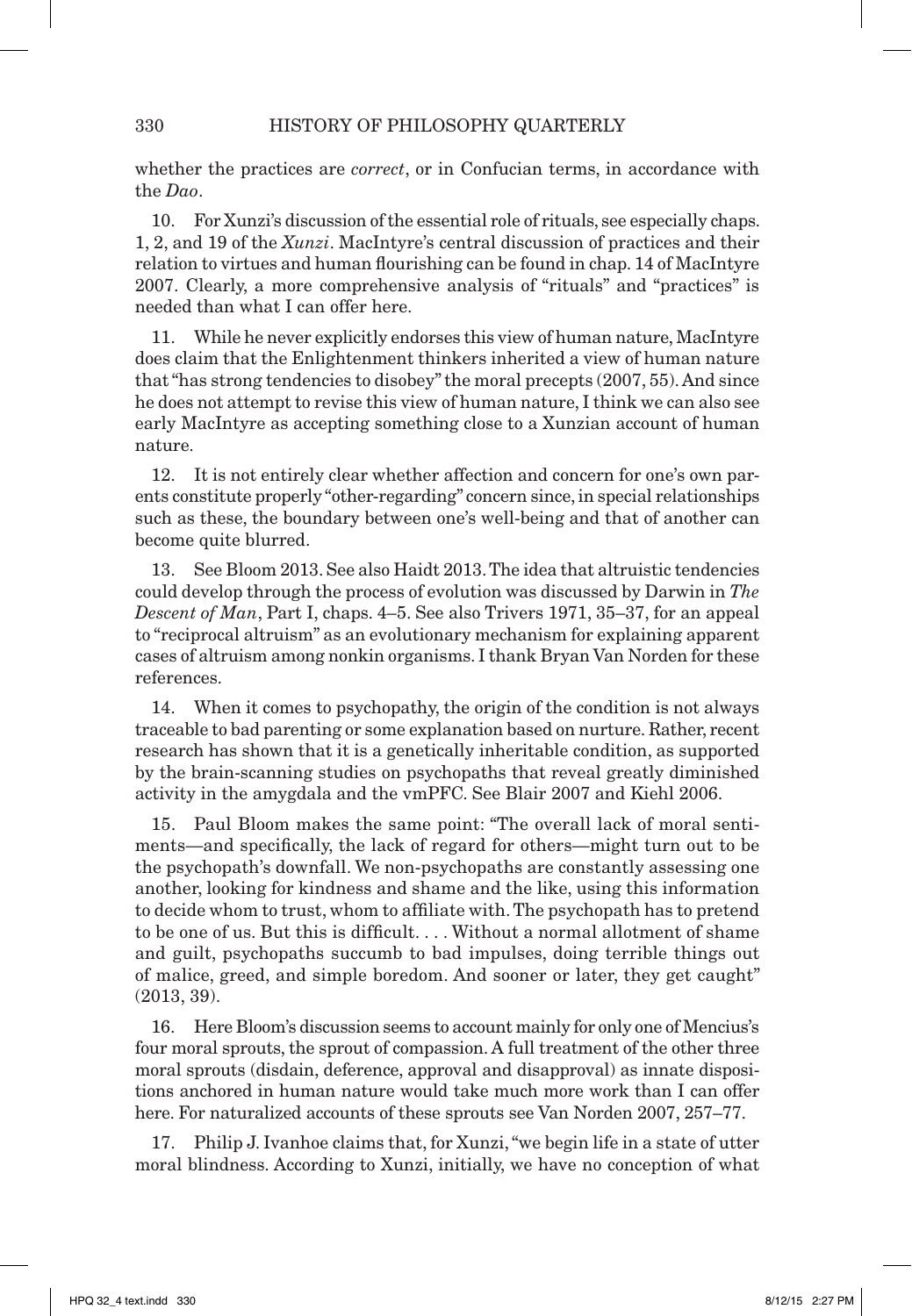morality is; we can't recognize the moral dimensions of even paradigmatic actions or situations." See Ivanhoe 2000b, 243–44.

18. This point is supported by the way in which Xunzi argues against Mencius's conception of human nature, by arguing that Mencius's view undermines the role of rituals, sages, and tradition in the process of moral self-cultivation. See *Xunzi*, 166–68. Such passages help demonstrate that Xunzi's focus was almost exclusively on the role of ritual and tradition, gained through the wisdom of human artifice and culture. For Xunzi, human nature has little role to play in moral development.

19. The basic idea expressed here bears a close connection to what Owen Flanagan has called "Principle of Minimal Psychological Realism," which admonishes us to "[m]ake sure when constructing a moral theory or projecting a moral ideal that the character, decision processing, and behavior prescribed are possible, or are perceived to be possible, for creatures like us" (1991, 32). While in agreement with this point, MacIntyre would want to add the metaphysical claim that our given biological nature also directs us toward certain ends that carry normative force.

20. Here I mean to discuss only those parents who have met a certain threshold of giving adequate care.

21. This work was supported by a grant from the Academy of Korean Studies funded by the Korean government (MEST) (AKS-2011-AAA-2102). An earlier version of this essay was presented at a conference honoring David Solomon at the University of Notre Dame, and I thank all those who participated in the discussion for their helpful comments. For valuable written comments on earlier drafts, I would like to thank Youngsun Back, Eirik L. Harris, Philip J. Ivanhoe, Bryan W. Van Norden, Xueying Wang, and an anonymous reviewer.

#### **REFERENCES**

- Ames, Roger. 1991. "The Mencian Conception of *Ren Xing*: Does It Mean 'Human Nature'?" In *Chinese Texts and Philosophical Contexts: Essays Dedicated to Angus C. Graham*, edited by Henry Rosemont, Jr., 143–75. La Salle, IL: Open Court.
- Anscombe, Elizabeth. 1958. "Modern Moral Philosophy." *Philosophy* 33, no. 124: 1–19.
- Baron-Cohen, Simon. 2011. *Zero Degrees of Empathy: A New Theory of Human Cruelty and Kindness*. London: Allen Lane.
- Baxley, Anne Margaret. 2010. *Kant's Theory of Virtue: The Value of Autocracy*. Cambridge: Cambridge University Press.
- Blair, R. J. R. 2007. "The Amygdala and Ventromedial Prefrontal Cortex in Morality and Psychopathy." *Trends in Cognitive Sciences* 11, no. 9: 387–92.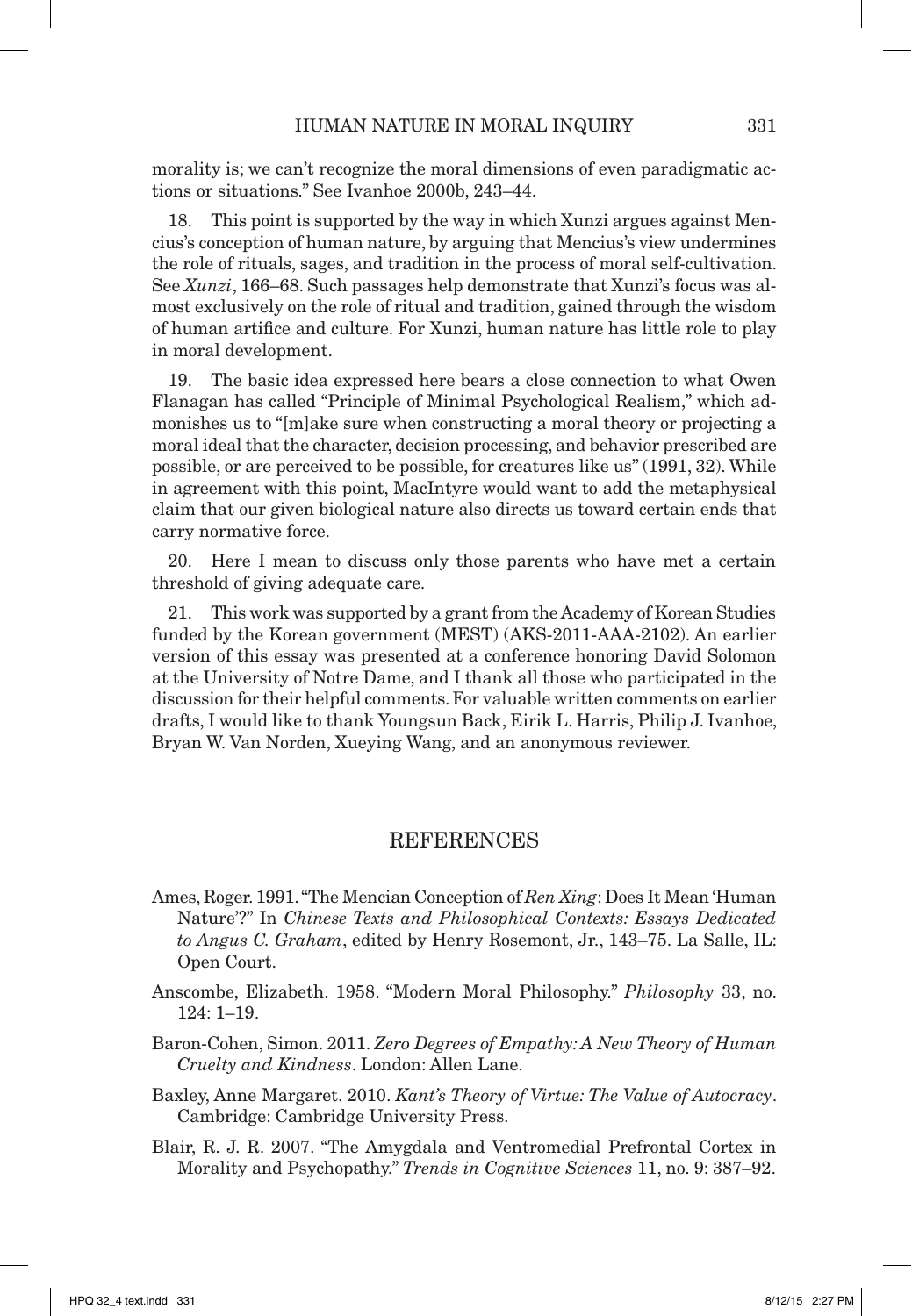- Bloom, Irene. 2002. "Mengzian Arguments on Human Nature (*Ren Xing*)." In *Essays on the Moral Philosophy of Mengzi*, edited by Xiusheng Liu and Philip J. Ivanhoe, 64–100. Indianapolis, IN: Hackett Publishing.
- Bloom, Paul. 2013. *Just Babies: The Origins of Good and Evi*l. New York: Crown Publishers.
- Doris, John. 2002. *Lack of Character: Personality and Moral Behavior*. Cambridge: Cambridge University Press.
- Driver, Julia. 2001. *Uneasy Virtue*. New York: Cambridge University Press.
- Fingarette, Herbert. 1972. *Confucius: The Secular as Sacred*. Long Grove, IL: Waveland Press.
- Flanagan, Owen.1991. *Varieties of Moral Personality*. Cambridge, MA: Harvard University Press.
- Graham, Angus. 2002. "The Background of the Mencian Theory of Human Nature." In *Essays on the Moral Philosophy of Mengzi*, edited by Xiusheng Liu and Philip J. Ivanhoe, 1–63. Indianapolis, IN: Hackett Publishing.
- Haidt, Jonathan. 2013. *The Righteous Mind*. New York: Pantheon.
- Harman, Gilbert. 1999. "Moral Philosophy Meets Social Psychology: Virtue Ethics and the Fundamental Attribution Error." *Proceedings of the Aristotelian Society* 99, no. 3: 315–31.
- Harris, Eirik. 2013. "The Role of Virtue in Xunzi's Political Philosophy." *Dao* 12, no. 1: 93–110.
- Herman, Barbara. 2007. *Moral Literacy*. Cambridge, MA: Harvard University Press.
- Hurka, Thomas. 2001. *Virtue, Vice, and Value*. Oxford: Oxford University Press.
- Hutton, Eric. 2000. "Does Xunzi Have a Consistent Theory of Human Nature." In *Virtue, Nature, and Moral Agency in the Xunzi*, edited by T. C. Kline III and Philip J. Ivanhoe, 220–36. Indianapolis, IN: Hackett.
- Ivanhoe, Philip J. 2000a. *Confucian Moral Self-Cultivation*. 2d ed. Indianapolis, IN: Hackett Publishing Company.
	- ———. "Human Nature and Moral Understanding in the *Xunzi*." In *Virtue, Nature, and Moral Agency in the Xunzi*, edited by T. C. Kline III and Philip J. Ivanhoe, 237–49. Indianapolis, IN: Hackett.
	- ———. 2007. "Filial Piety as a Virtue." In *Working Virtue: Virtue Ethics and Contemporary Moral Problems*, edited by Rebecca Walker and Philip J. Ivanhoe, 297–312. New York: Oxford.
- Kiehl, Kent A. 2006. "A Cognitive Neuroscience Perspective on Psychopathy: Evidence for Paralimbic System Dysfunction." *Psychiatry Research* 142, nos. 2–3: 107–28.
- MacIntyre, Alasdair. 1999. *Dependent Rational Animals*. La Salle, IL: Open Court.